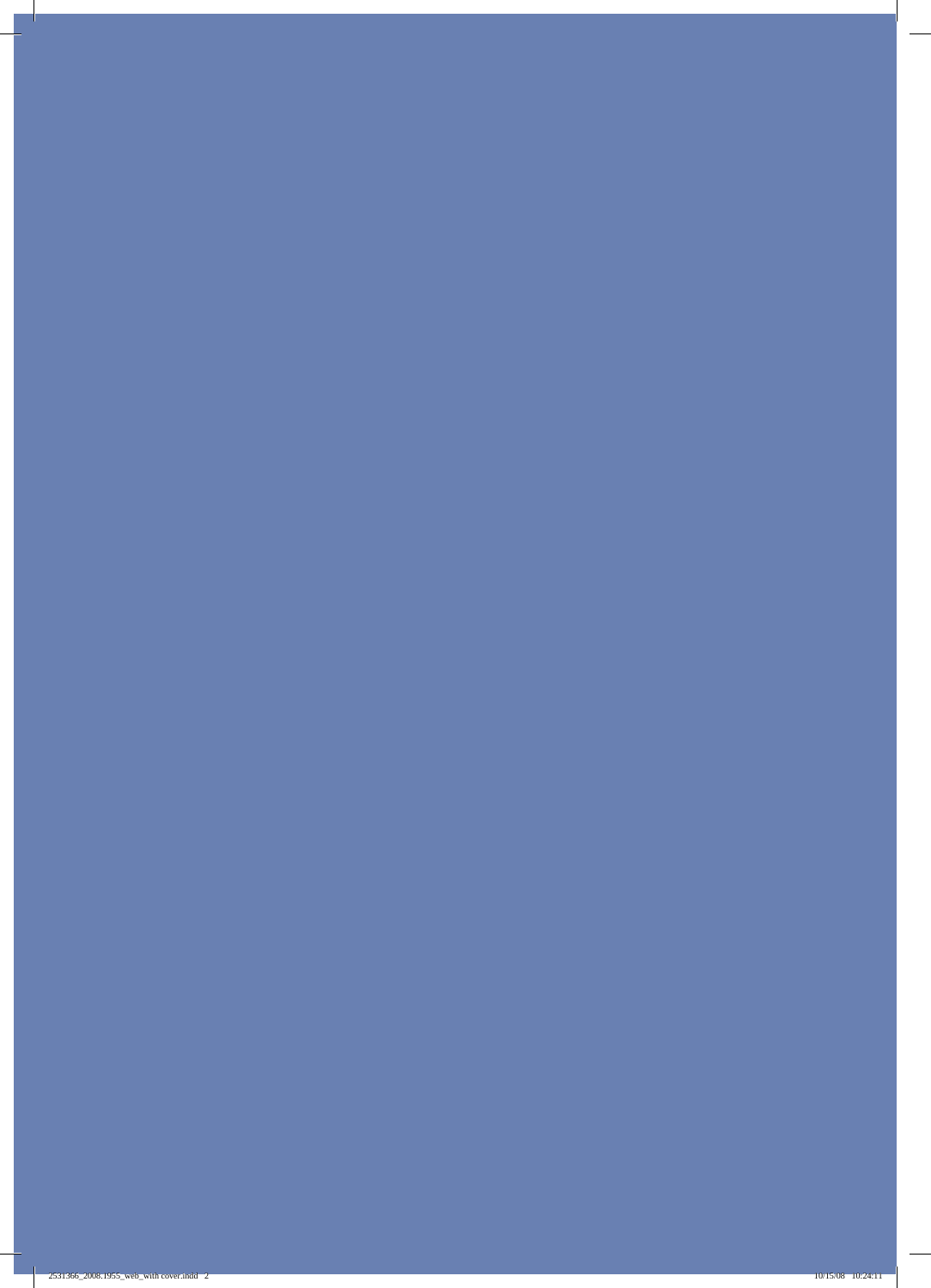

# **SELECTED**<br>SELECTIONAL DRUG-RELATED<br>SESEARCH IN EUROPE **RESEARCH IN EUROPE**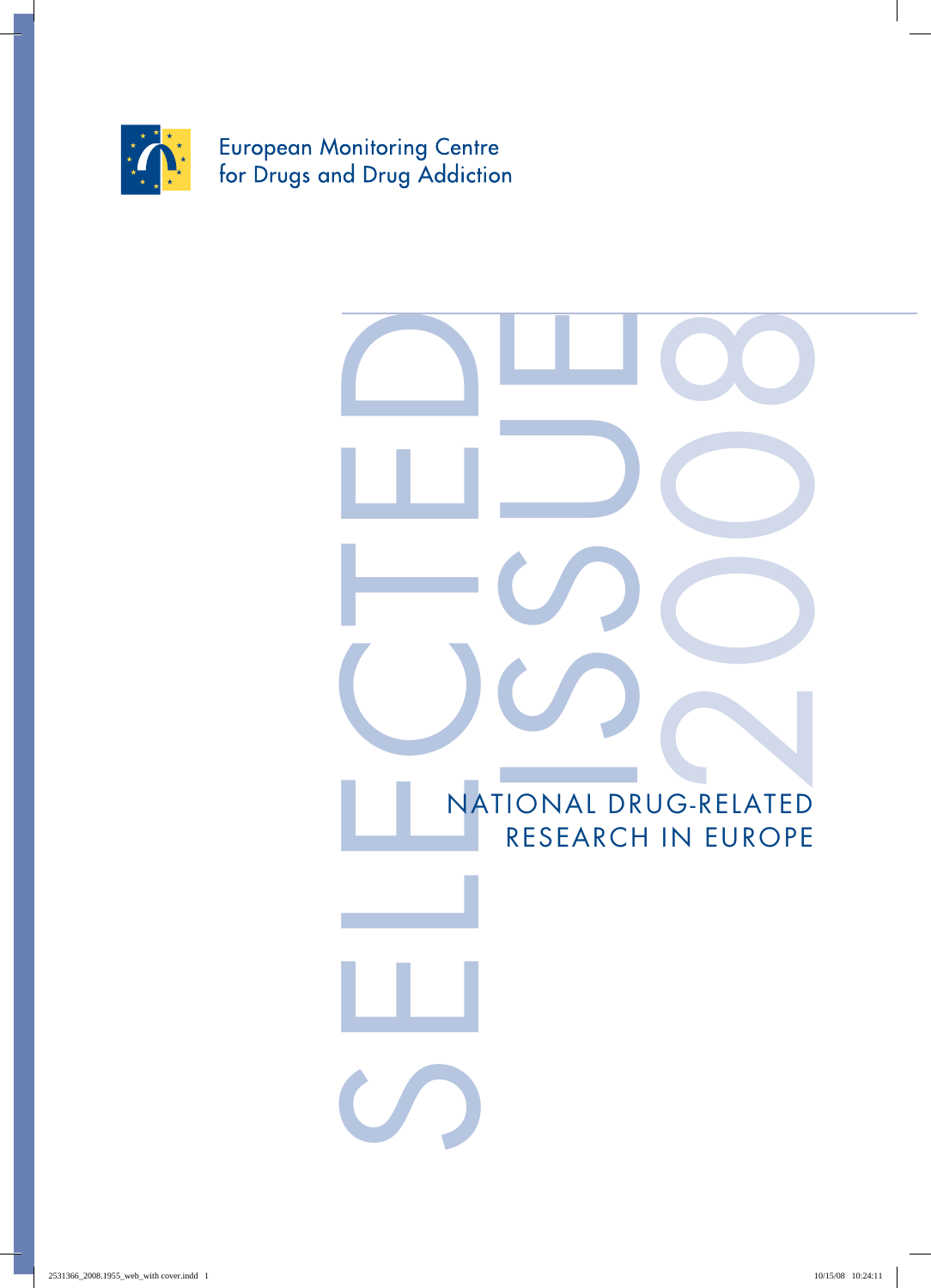#### Legal notice

This publication of the European Monitoring Centre for Drugs and Drug Addiction (EMCDDA) is protected by copyright. The EMCDDA accepts no responsibility or liability for any consequences arising from the use of the data contained in this document. The contents of this publication do not necessarily reflect the official opinions of the EMCDDA's partners, the EU Member States or any institution or agency of the European Union or European Communities.

A great deal of additional information on the European Union is available on the Internet. It can be accessed through the Europa server (**http:**//**europa.eu**).

Europe Direct is a service to help you find answers to your questions about the European Union

Freephone number (\*): **00 800 6 7 8 9 10 11**

(\*) Certain mobile telephone operators do not allow access to 00 800 numbers or these calls may be billed.

Cataloguing data can be found at the end of this publication.

Luxembourg: Office for Official Publications of the European Communities, 2008

ISBN 978-92-9168-342-0

© European Monitoring Centre for Drugs and Drug Addiction, 2008

Reproduction is authorised provided the source is acknowledged.

Printed in Belgium

Printed on white chlorine-free paper



European Monitoring Centre<br>for Drugs and Drug Addiction

Rua da Cruz de Santa Apolónia, 23–25, 1149-045 Lisbon, Portugal Tel. (351) 218 11 30 00 • Fax (351) 218 13 17 11 info@emcdda.europa.eu • http://www.emcdda.europa.eu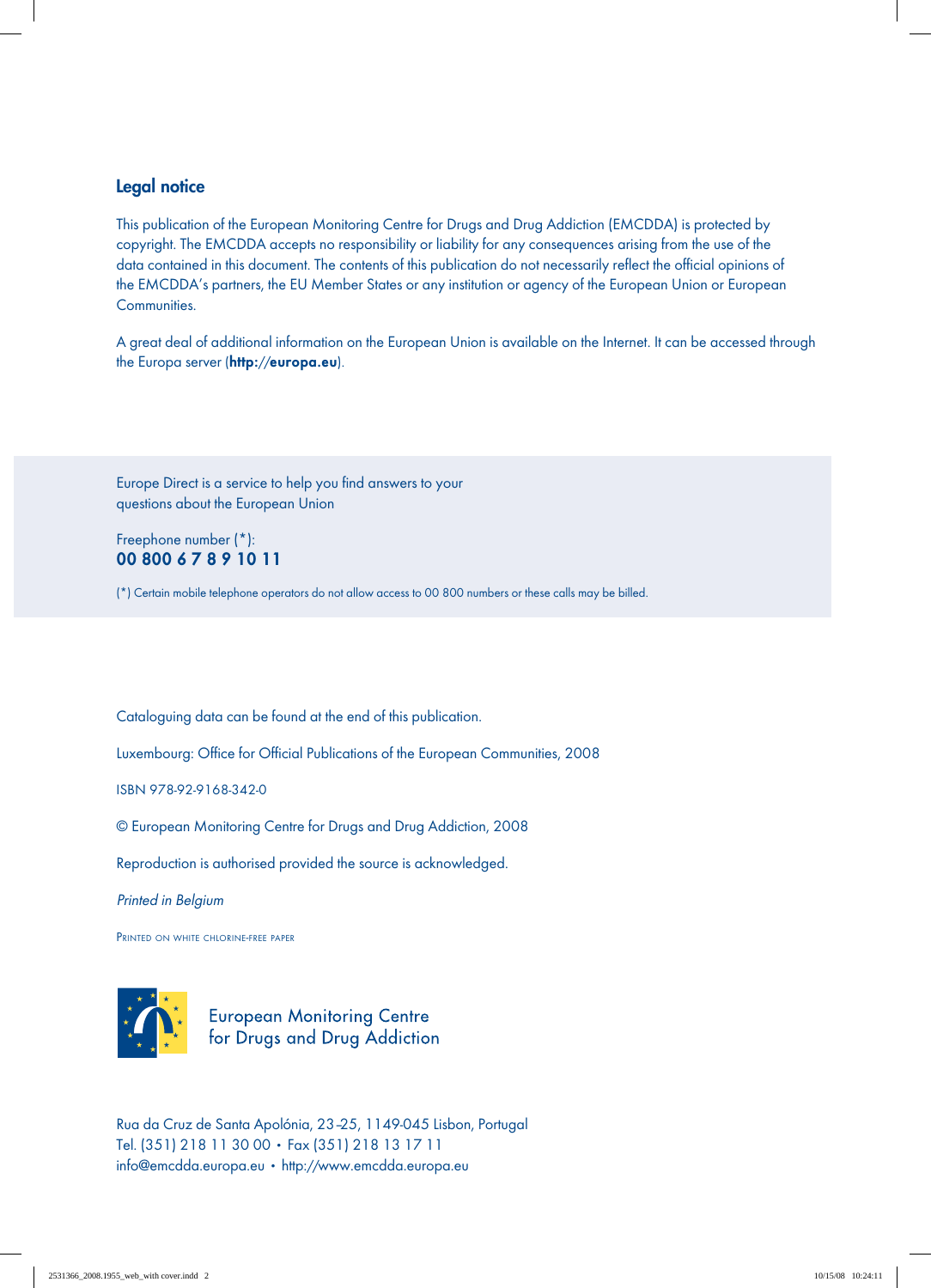# **Contents**

| Introductory note and acknowledgements                            | 5  |
|-------------------------------------------------------------------|----|
| Introduction                                                      | 7  |
| Methodology                                                       | 8  |
| Previous and current EU work on drug-related research in Europe   | 9  |
| National frameworks for drug-related research                     | 11 |
| Drug-related research in national policy                          | 11 |
| Examples of specialised drug-related research centres in Europe   | 13 |
| A challenge to quality in research: lack of coordination          | 14 |
| <b>Funding arrangements</b>                                       | 14 |
| <b>Funding rationales and priorities</b>                          | 15 |
| Difficulties in quantifying expenditures on drug-related research | 15 |
| Limitations and gaps in drug-related research                     | 16 |
| A recent history of drug-related research in Europe               | 16 |
| Research priorites in some reporting countries                    | 18 |
| Zooming in on five main studies in each country                   | 18 |
| The interface between research, policy and practice               | 20 |
| Drug-related journals                                             | 22 |
| Drug-related research dissemination                               | 22 |
| Internet and dedicated websites                                   | 25 |
| Other dissemination channels                                      | 25 |
| Conclusions                                                       | 26 |
| 12 years later, where are we now?                                 | 26 |
| Future developments in drug-related research                      | 27 |
| References                                                        | 29 |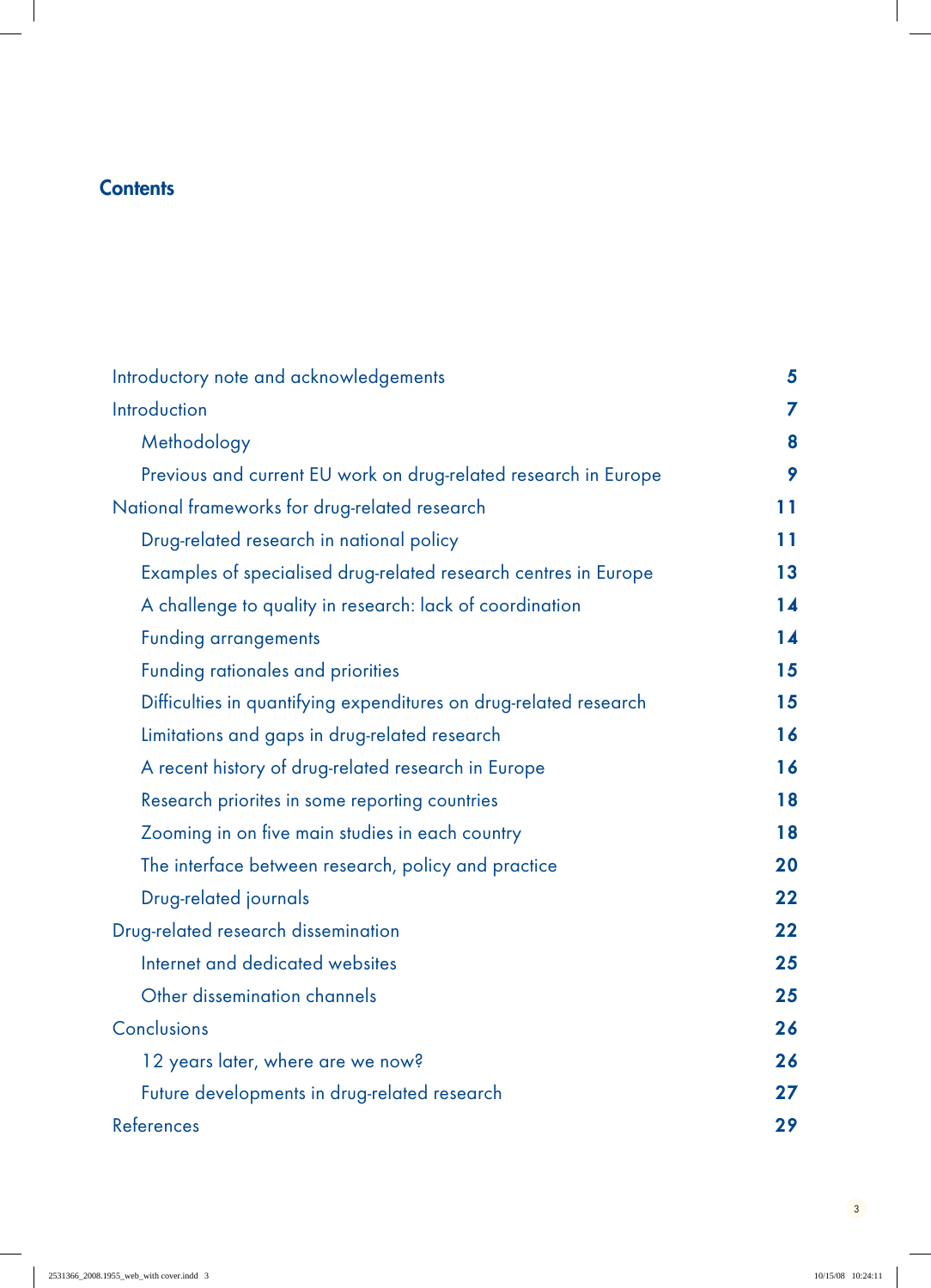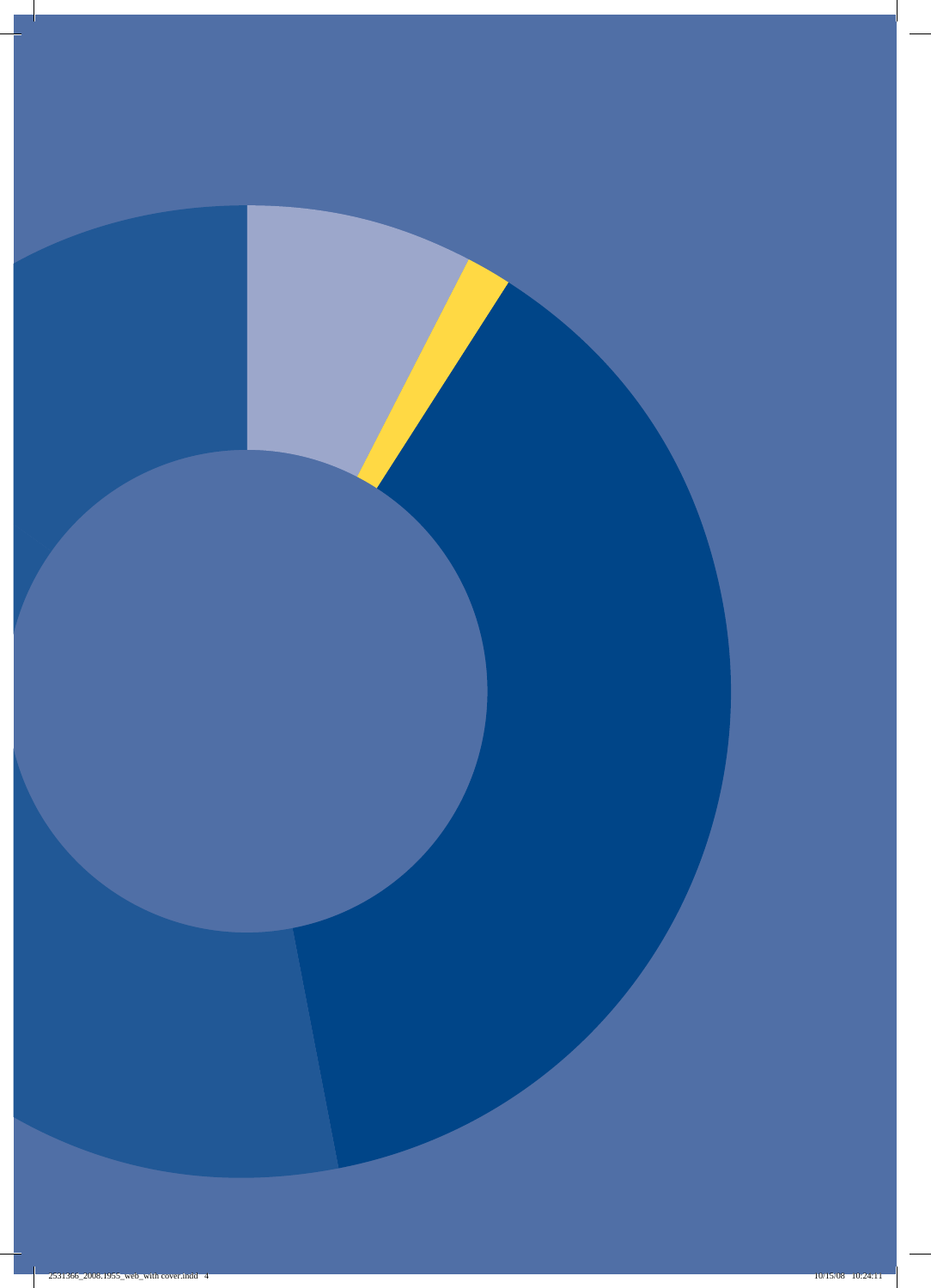# Introductory note

Three in-depth reviews of topical interest are published as 'Selected issues' each year. These Selected issues are based on information provided to the EMCDDA by the EU Member States and candidate countries and Norway (participating in the work of the EMCDDA since 2001) as part of the national reporting process.

The three issues selected for 2008 are:

- Towards a better understanding of drug-related public expenditure in Europe
- National drug-related research in Europe
- Drugs and vulnerable groups of young people

All Selected issues (in English) and summaries (in 23 languages) are available on the EMCDDA website:

http://www.emcdda.europa.eu/publications/selected-issues

# **Acknowledgements**

The EMCDDA would like to thank the following for their help in producing this Selected issue:

- the heads of Reitox national focal points and their staff;
- the services within each Member State that provided information;
- the members of the Management Board and the Scientific Committee of the EMCDDA;
- the Office for Official Publications of the European Communities.

# Reitox national focal points

Reitox is the European information network on drugs and drug addiction. The network is comprised of national focal points in the EU Member States, Norway, the candidate countries and at the European Commission. Under the responsibility of their governments, the focal points are the national authorities providing drug information to the EMCDDA.

The contact details of the national focal points may be found at: http://www.emcdda.europa.eu/index.cfm?nnodeid=403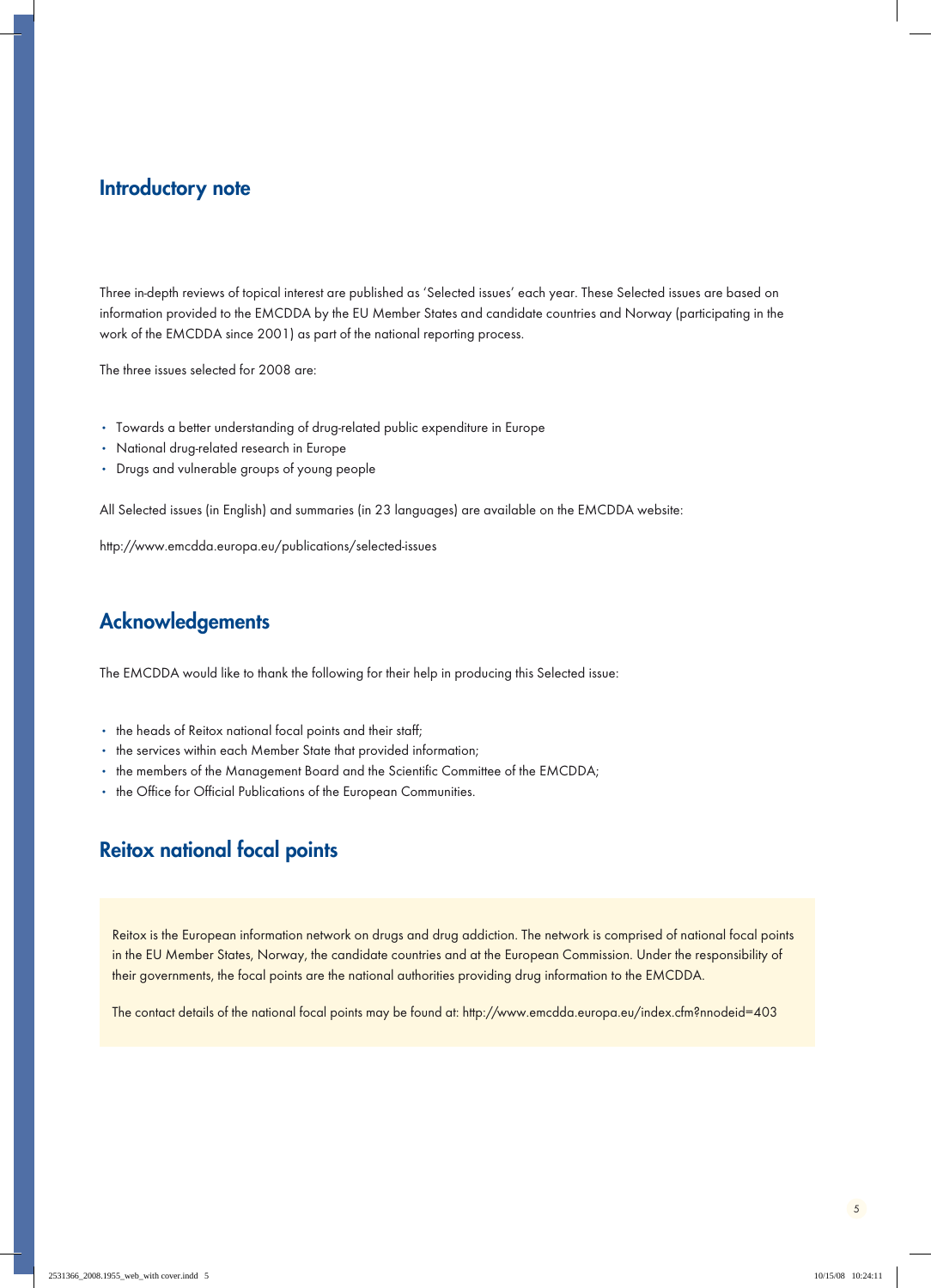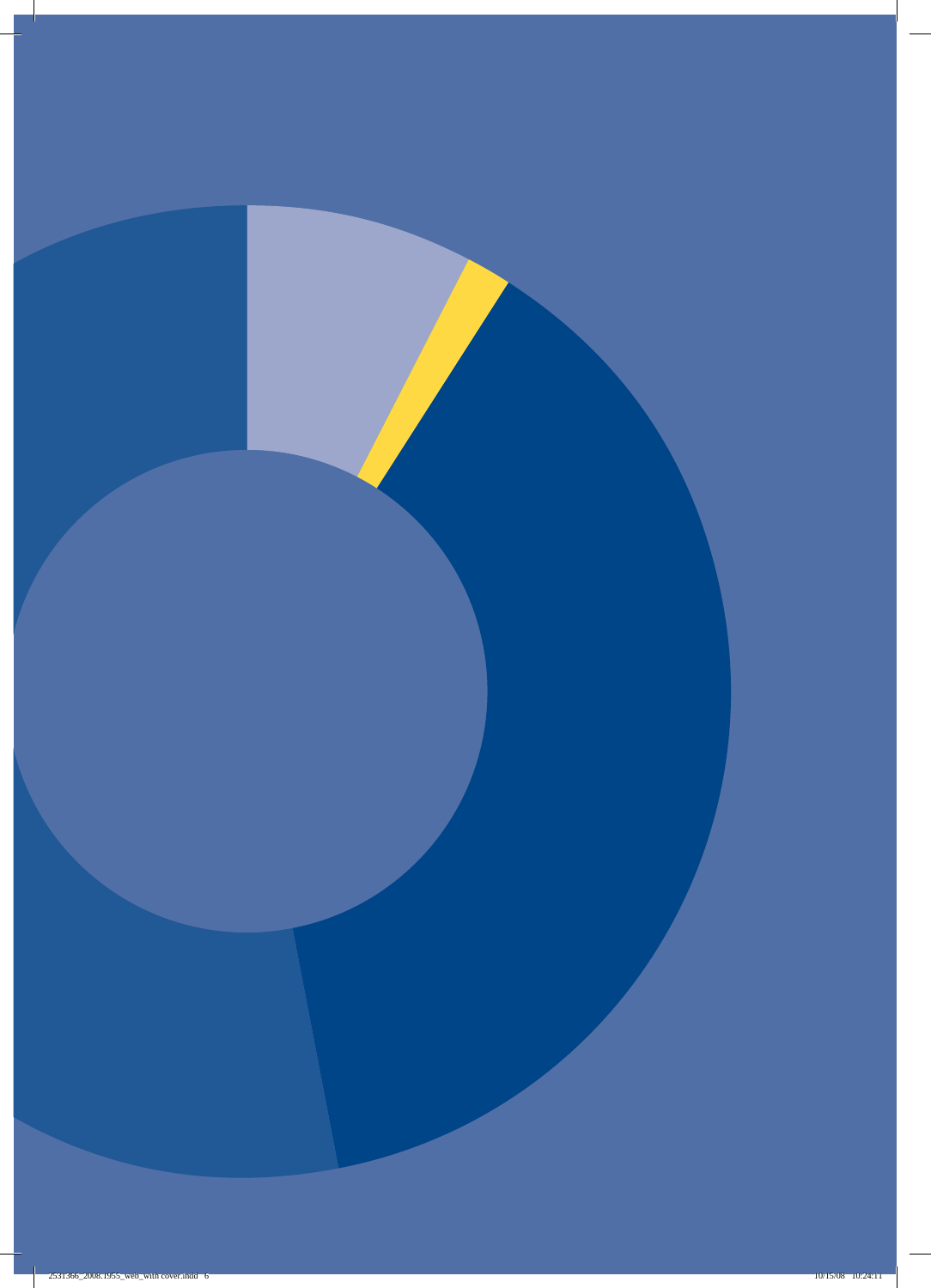# **Introduction**

Drug-related research is crucial to understanding Europe's drug problems. Research enables Europe to learn lessons from the past, by identifying historical patterns of drug use, and studying the cycles and variations in the problem use of substances. Research sharpens Europe's awareness and monitoring of the present. It provides surveys and data on the scope and scale of drug problems, and looks into emerging trends and new patterns in drug use. Research helps Europe to prepare for the future, by looking at practical issues such as resource allocation, best practices, the piloting of innovative approaches to managing problem drug use. Research is also making great advances in understanding the biological mechanisms involved in addiction and how drugs affect the brain, thereby paving the way for new prevention and treatment options. In short, science and research enable policymakers to better understand the multiple facets of drug use as it affects both the individual and society.

Today, European drug policy is increasingly 'evidence-based'. This implies that policy is underpinned by scientific research and findings, and that research plays a role in defining policy priorities, best practice and options. Yet building a picture of drug-related research in Europe is challenging. Just as drug use cuts across broad sections of society, so drug-related research embraces numerous research disciplines, such as public health, psychiatry and psychology, sociology, medicine, law, criminology, political science and economics. Drug-related research projects themselves embrace a variety of disciplines and methodological approaches, with research on illicit drugs often sharing resources with licit substances such as alcohol, tobacco or prescription drugs, or more general concepts of addiction and compulsive behaviours. There are also numerous actors involved in drug-related research, from universities and government institutes, through NGOs and think-tanks, to pharmaceutical companies and forensic laboratories. Funding for research in Europe is similarly varied — in terms of periodicity and budgetary cycles, national, regional or international focus, prioritisation of research objectives, and the multiple sources of financial support. Added to this general variety are national, local and regional variations: drug-related research is not evenly distributed and available across EU Member States.

So those exploring the territory enter a complex field. Beyond mapping the actors involved in drug-related research, it is also important to examine what direct effects research has on decision-making. Again, policy decisions in the area of drug use, as in many other areas of governance, are complex. Scientific findings do not always immediately translate into policy. Professional practice in areas such as medicine, treatment, social work and law enforcement has it own traditions, structures and constraints, and these might delay modifications which reflect the latest research. Nevertheless, both policy and practice increasingly tend to listen to science so as to ensure that they can be guided by the most recent knowledge and the implementation objectively assessed by all relevant stakeholders.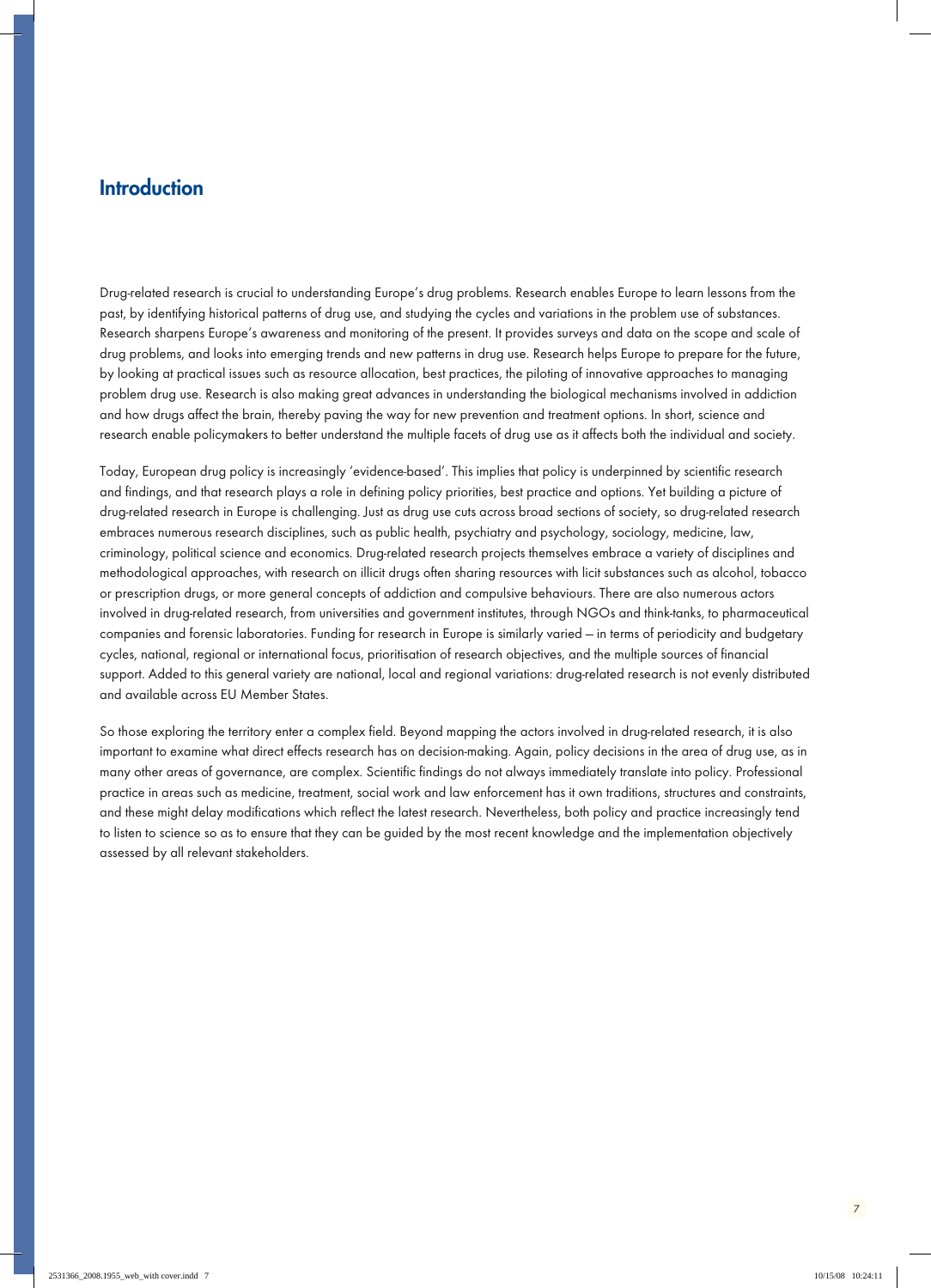#### **Methodology**

This Selected issue summarises the available information from national focal points and other sources, including the EMCDDA's stakeholders such as its Scientific Committee, expert groups, the European Commission, and the Centre's staff. It provides an overview of the framework within which drug-related research is carried out in European countries. It focuses on a number of topics, including: the role of drugrelated research at national level; coordination and funding arrangements; research and dissemination structures; as well as major recent research projects.

In 2007, the EMCDDA's Reitox network of national focal points in 27 Member States, Croatia, Norway and Turkey were requested to draft a chapter on drug-related research in their country. Responses were received from 25 Member States, Croatia, Norway and Turkey ( 1 ). This report thus draws from the reports provided to the EMCDDA, which may vary in scope and coverage, based on availability of resources and data at Member State level. The request for information covered:

• an overview of national drug-related research structures and policies, in order to understand the role of research in national policy, and the focus of national drug research;

• a snapshot of current drug-related research within each Member State, in order to investigate the main current research areas in the EU, the beneficiaries of research funding and the centres of scientific excellence in Member States:

• a description of national structures and approaches for collecting and disseminating drug-related research results, in order to assess the availability of information on drug-related research at national level.

Both 'applied' and 'basic' research were included in the reporting exercise  $(2)$ . Research related to the supply reduction field — that is, in the area of criminology, policing, enforcement, and seizures— was excluded, as many national focal points have limited access to information in this area.

The reports from the Reitox national focal points enabled the Centre to build an overview of current drug-related research in Europe, and to apply a tentative framework of categories to classify (i) research actors in Europe, (ii) the broad themes and subjects of a corpus of research as reported to the Centre, and (iii) available dissemination channels.

#### Drug-related research and the EU

Drug-related research is recognised as a key element of EU drug policy, and is mentioned specifically in two key documents defining current drug policy.

The EU drug strategy 2005–12( 1 ) calls for 'a better understanding of the drugs problem, and the development of an optimal response to it through a measurable and sustainable improvement in the knowledge base and knowledge infrastructure'.

The EU action plan on drugs 2005–08( 2 ) makes two mentions of research:

• Action 43, 'Promote research in the field of drugs', aims to promote research in the context of the Community programme for research and technological development — currently managed under the 7th framework programme ( 3 ) — and of Member States' own research programmes.

• Action 44, 'Create networks of excellence in drug research', aims at encouraging research networks, universities and professionals to develop and create networks of excellence for the optimal use of resources, together with the effective dissemination of results.

( 1 ) http://www.emcdda.europa.eu/index.cfm?nNodeID=6790 ( 2 ) http://www.emcdda.europa.eu/index.cfm?nNodeID=10360 ( 3 ) http://cordis.europa.eu/fp7/

( 1 ) Data was not available from Bulgaria and Italy, so this report focuses on responses from 25 Member States, plus Croatia, Norway and Turkey.

( 2 ) By 'applied research' this report refers to research which is focused on epidemiological studies, specific interventions and policy measures relating to drug use. By 'basic research' this report refers to studies undertaken to acquire new knowledge about drug-related issues, without any immediate application in view.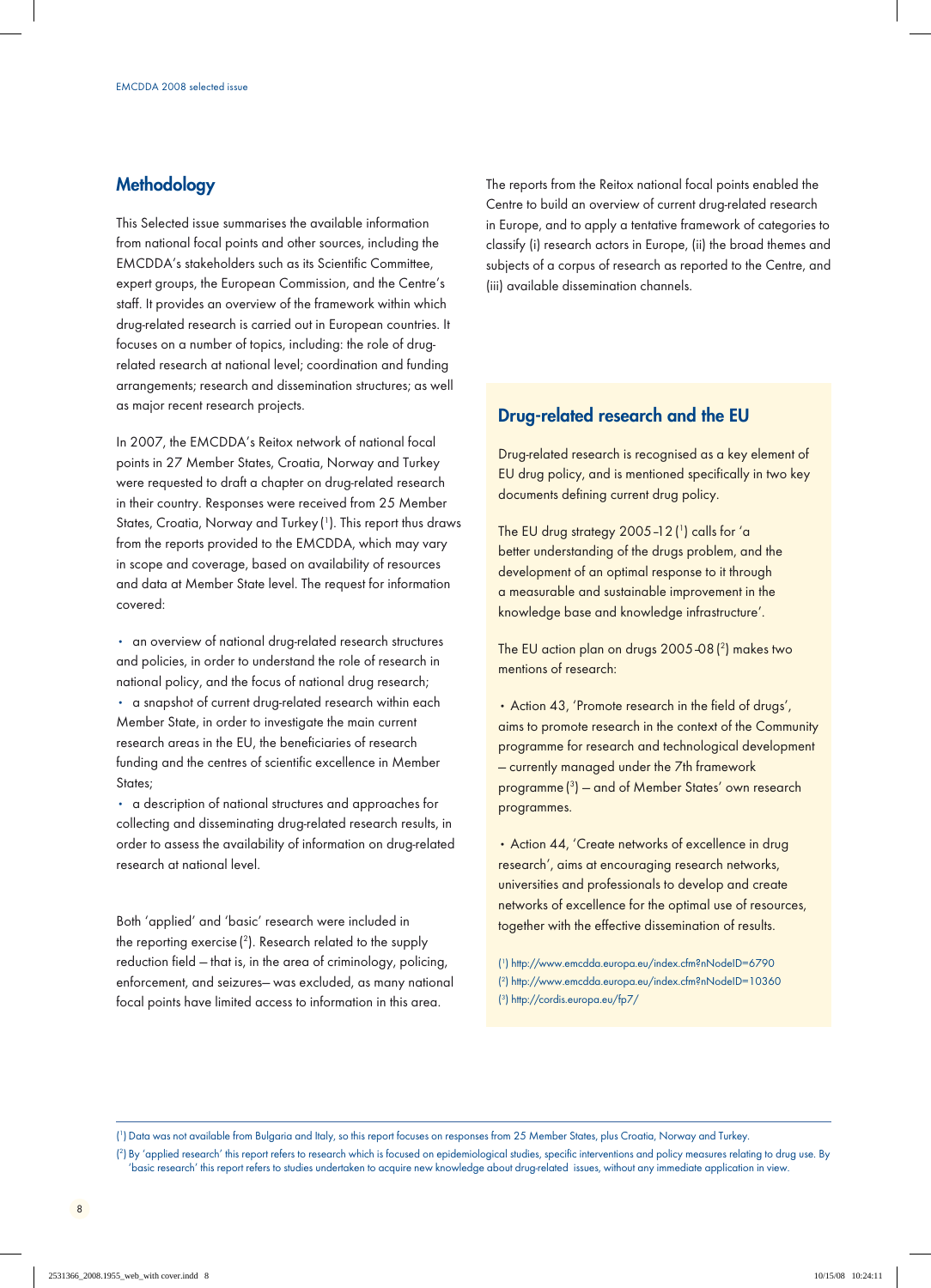#### Previous and current EU work on drug-related research in Europe

This Selected issue may be viewed as a successor to a 1996 report, when the EMCDDA was first involved in a tentative overview of drug-related research in 15 Member States<sup>(3</sup>) (Kenis, 1996). In 1996, representatives of the 15 Member States and individual researchers were invited to a joint seminar, organised by the European Commission and the EMCDDA, entitled 'Drug research-related initiatives in the European Union'. The seminar was held under the European Commission's project Inventing tomorrow which aimed to propose guidelines for the Fifth research and technical development framework programme. National focal points were requested by the European Commission Drugs Coordination Unit and the EMCDDA to prepare 'national reports on the national drug research situation and identification of research needs' (Kenis, 1996). Thematic reports on the 'Evaluation of action against drug abuse in Europe' (Uchtenhagen, 1996), 'Research on the medical, socio-economic and detection aspects of drug abuse' (DGXII/Irish Presidency 1996) and 'Criminological research' (Fillieule, 1996) were also prepared.

The 1996 report 'Research related initiatives in the European Union' (Kenis, 1996) was commissioned by the European Commission during the early years of the EMCDDA. It differs somewhat in coverage and scope from the present exercise. Nonetheless, bearing in mind that, today, almost twice as many countries report to the EMCDDA — that is, Member States which have joined the EU since 1995, together with third countries the information and recommendations which stemmed from the seminar form a baseline against which to assess progress and new developments in drug-related research today. This report identifies progress in comparison to the available information in 1996 and further identifies some limitations and gaps, suggesting future developments in this area.

This Selected issue also precedes further work done in the framework of an overview study, A comparative analysis of research into illicit drugs in the EU, launched by the European Commission's DG Justice, Freedom and Security (DG-JLS) in September 2007( 4 ). This study will look into the key research areas, research disciplines and recent research trends relevant to the illicit drug field, covering both drug demand and drug supply reduction efforts. The report will look in particular at the fulfilment of the objectives of the EU action plan 2005—08( 5 ). This study is due to be published early in 2009.

<sup>(</sup> 3 ) At the time: Belgium, Denmark, Germany, Ireland, Greece, Spain, France, Italy, Luxembourg, the Netherlands, Austria, Portugal, Finland, Sweden and the United Kingdom.

<sup>(</sup> 4 ) The tender document for this study is available at: http://ted.europa.eu/Exec?DataFlow=ShowPage.dfl&Template=TED/N\_one\_result\_detail\_curr.

htm&docnumber=228475-2007&docId=228475-2007&StatLang=EN

<sup>(</sup> 5 ) http://www.emcdda.europa.eu/index.cfm?nnodeid=10360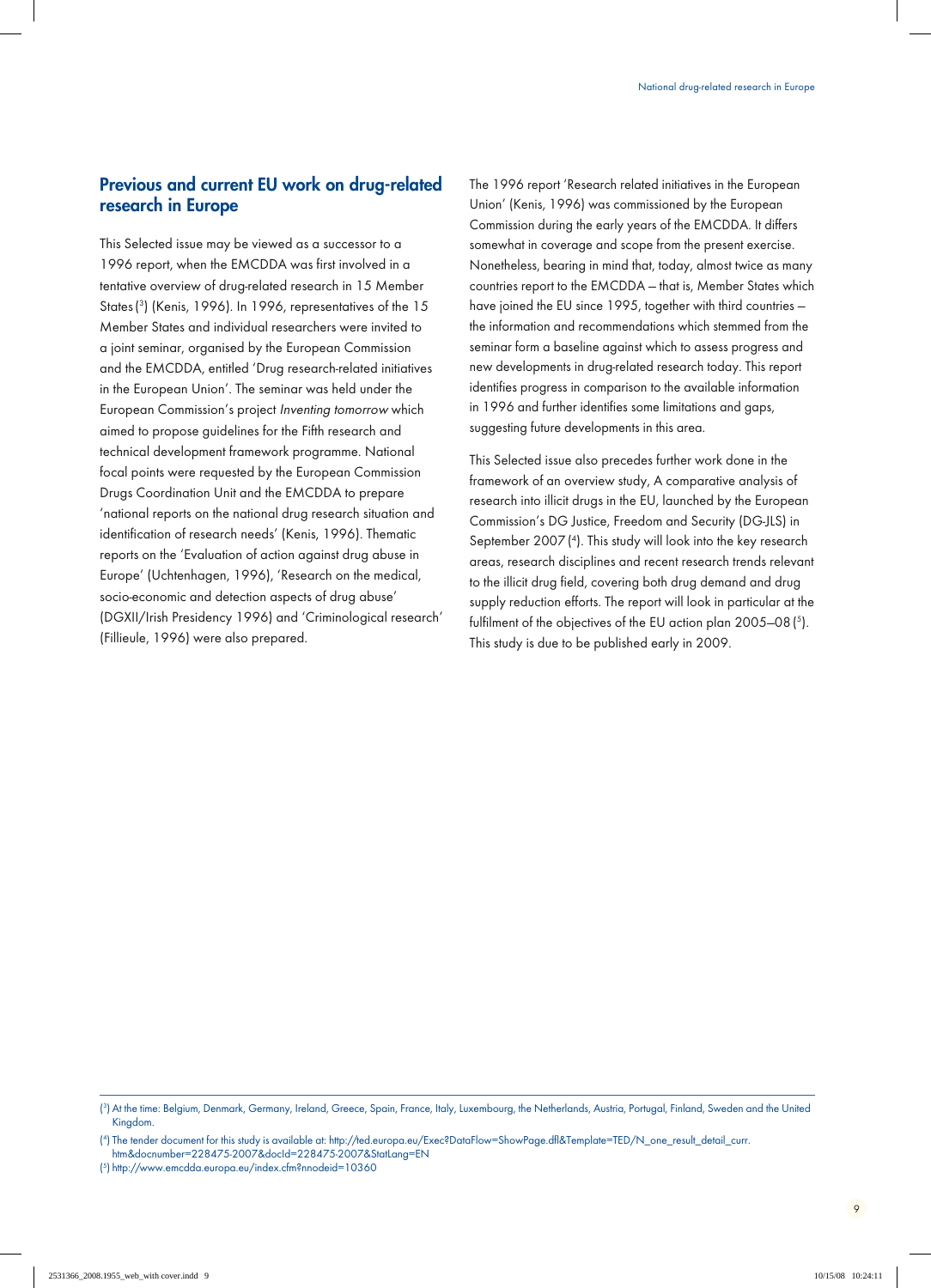

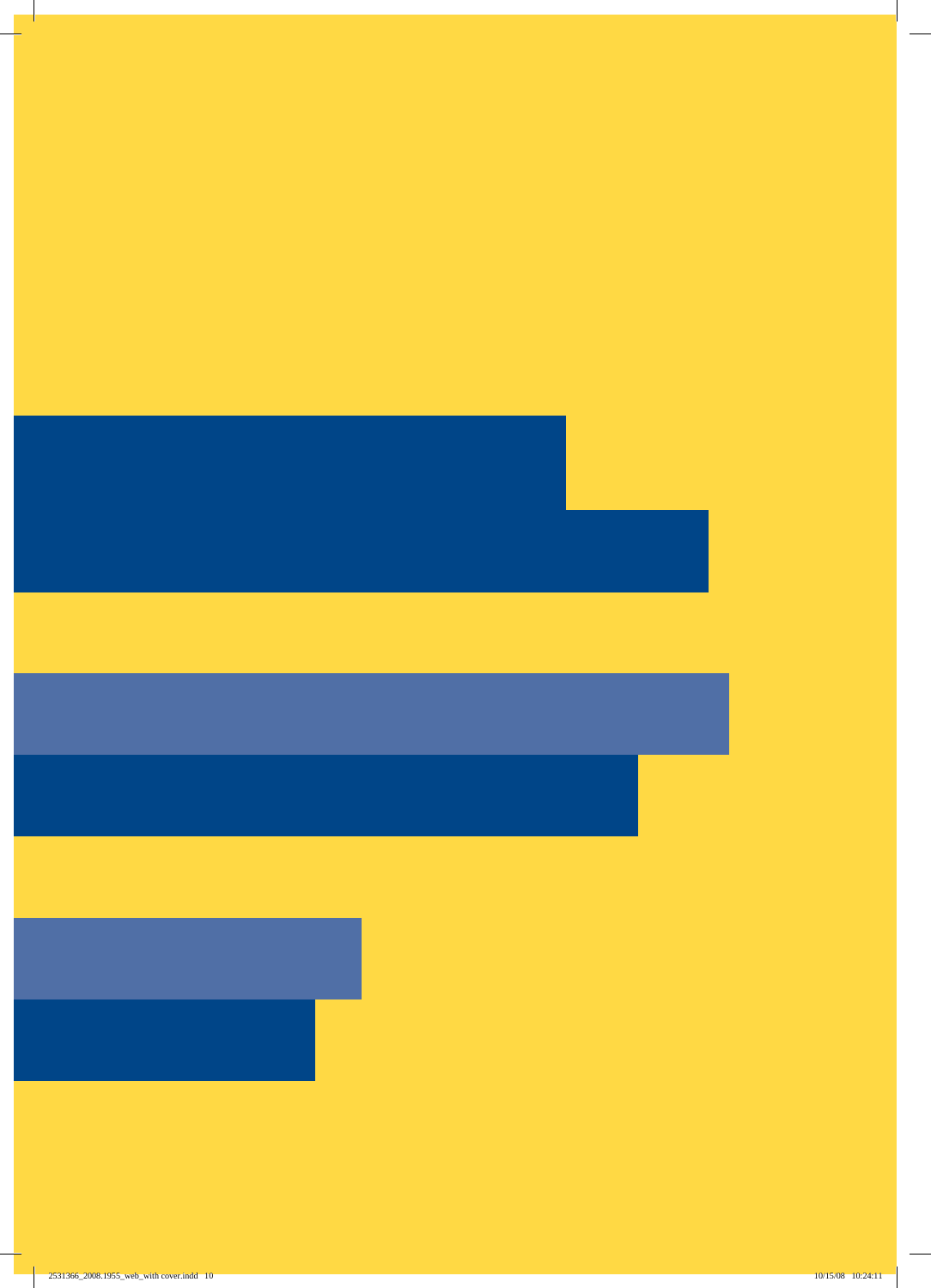# National frameworks for drug-related research

#### Drug-related research in national policy

Although continuously present as a topic of policy interest, emphasis on drug-related research has not always been mentioned as a formal priority across Member States. In 1996, EU Member States reported that drug-related research was considered, by both researchers and policymakers, to be 'a very important and relevant topic […] particularly in recent years when drug research has experienced a rather dynamic development' (Kenis, 1996). Nevertheless, few links were identified between research and drug policy documents. Concrete mechanisms for setting priorities in this area were referred to as being 'extremely rare', and as varying from 'purely scientific considerations to purely political considerations, or a mixture of the two' (Kenis, 1996).

Since 1996, some progress can be reported. Research has been introduced into the drug policy documents in many European countries. Drug-related research is today mentioned in the national drug strategy or action plan of 20 of the 27 reporting countries, and either merits an entire topic to itself in these documents, or is referred to as an essential component of evidence-based policy ( 6 ). For example, the Finnish drug policy 2004—07 stated that research knowledge and expertise are indispensable in order to effectively plan, evaluate, develop and design drug policy. This represents significant progress when compared to the situation in 1996, when only two Member States — Ireland and the Netherlands — reported specific approaches to drug-related research in their national policies (DGXII/Irish Presidency, 1996).

Member States which have joined the EU since 2004 have reported considerable progress, although some gaps remain. The main research efforts mentioned in the Romanian national strategy are a general population survey on knowledge, attitudes and practices regarding drug use, together with

a European school project on alcohol and other drugs (ESPAD)( 7 ) survey. Similarly, in Estonia, Latvia, and Croatia, prevalence studies on drug use in the school and the general population, and on problem drug use, are now within the scope of national research planning. In Hungary, the national drug strategy dedicates a chapter to the importance of monitoring, and epidemiological research has mainly been conducted in recent years, although research on estimating the consequences of drug use is still missing. In Lithuania, the national strategy on drug addiction prevention and control 2004—08 includes scientific research and the development of a drugs information system. The Polish national drug programme highlights several monitoring and research priorities in the area of epidemiology and social responses, which include addressing the coverage of drugs in the media, and attitudes towards drugs and drug policies.

Many Member States explicitly highlight the need for evidence-based policy. In Ireland, the National Drug Strategy Review Group concluded that research was essential to enable the dissemination of models of best practice in line with EU and government policy, and the Irish action plan includes commitments to evaluating existing services, and to making better use of research findings. The Luxembourg national drug action plan 2005—09 explicitly refers to research and information as integrated parts of the transversal axes of demand and supply reduction. It stresses that research and information constitute a primary need for anti-drugs policy. Findings from research in the field of drugs are mentioned in various Dutch national drug policy documents, with their role in underpinning evidence-based drug policy highlighted. In Poland, the main objective for research and monitoring in this area is to provide information to support implementation of the national programme on drugs. In order to reinforce the link between research and practice, the Portuguese national drugs plan places emphasis on 'action-research', based on a recommendation of the external evaluation of

<sup>(</sup> 6 ) National drug strategies and action plans can be consulted on the EMCDDA website at: http://www.emcdda.europa.eu/?nnodeid=1360 ( 7 ) http://www.espad.org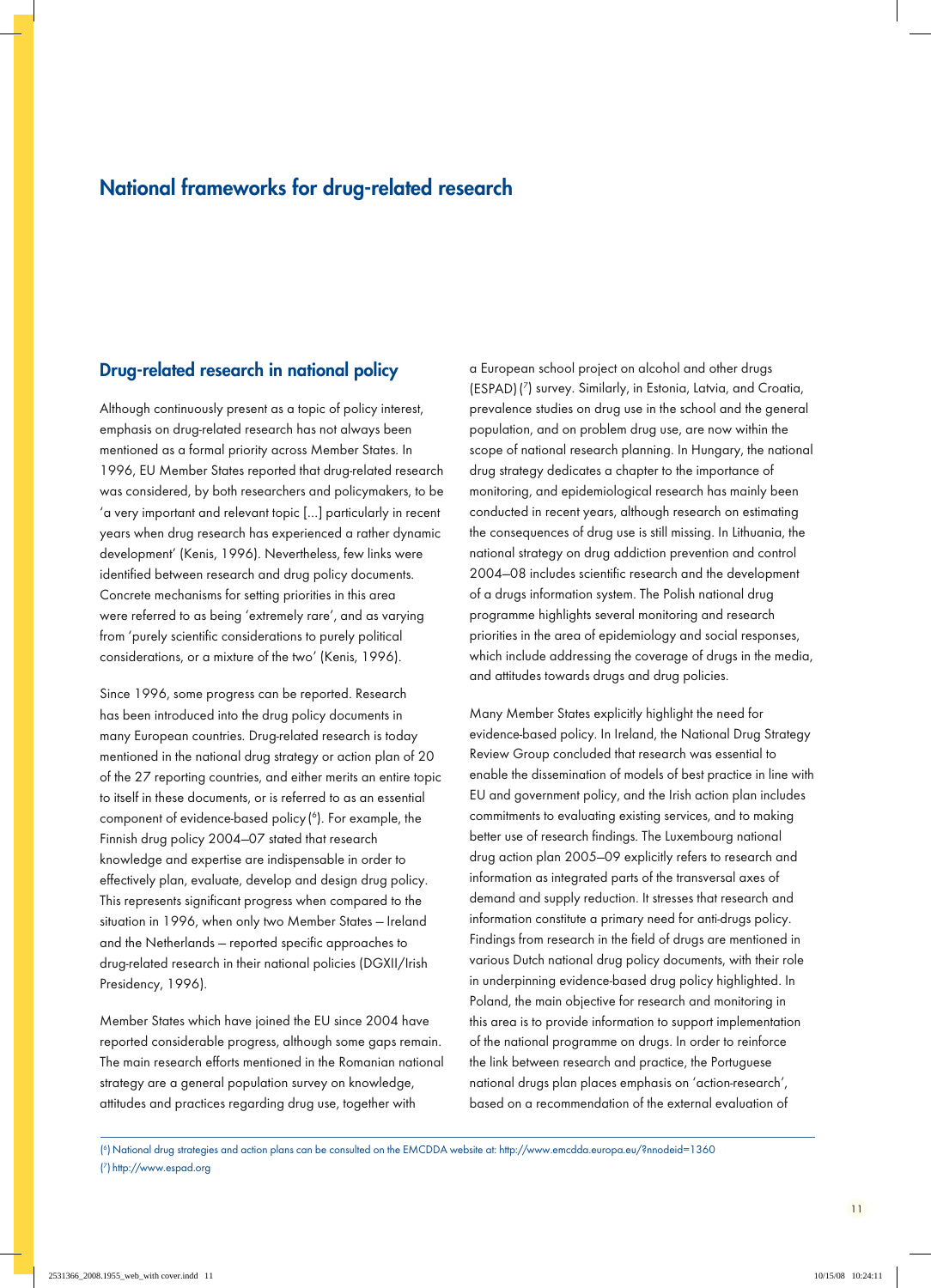the 2004 national strategy which noted the lack of focus on assessing interventions. The Swedish national drug policy emphasises a need to reduce the number of new drug users, and as a consequence priority is given to research involving the identification of, and prevention within, high-risk social groups. The Czech Republic's national drug strategy mentions support of research and the integration of research output into practice, and emphasises a need for 'scientifically verified facts and data'. The German Action Plan on Drugs dedicates a chapter to research needs, mentioning for example its importance in guiding practical applications in areas such as early detection and early interventions, secondary prevention, and the prevention of relapse.

Priority-setting is important for matching available funding with research needs, and for managing limited resources effectively. Member States reported that priorities for drugrelated research in Europe are mainly defined by decisionmakers, and often form part of national strategies or action plans. Some countries, such as Belgium and Spain, report a 'top-down' approach, for example where a national research programme or strategy includes drug-related research within its scope. Countries, such as France and Austria, report a 'bottom-up' approach, emphasising the importance of individual institutions and researchers in setting an agenda in the field of drug-related research. While mentioning its 'top-down' approach, Germany also mentions 'bottom-up' approaches at federal level, and a focus on independence among scientific institutions. Finland and Norway stated that research priorities are defined based on a dialogue between researchers and government.

### National drug-related research structures

Universities are the main players in drug-related research in Member States. In the medical and treatment fields, much research is conducted in university hospitals, for example in psychiatric clinics, in faculties of pharmacology and toxicology, and in institutes for social medicine and public health. Institutes of psychology and education are often involved in drug-related prevention research. In the social sciences, the main faculties concerned are sociology and criminology, although some research is done at forensic institutes or law faculties.

Much drug-related research in Europe is also conducted at public research institutes, under the direct or indirect oversight of the state. This includes many of the national focal points( 8 ) or the institutions that host them, and also national public health institutes, national offices for statistics, and national institutes for crime and forensic laboratories. Research may in addition be conducted in private scientific institutions, not necessarily linked to university institutes, which may benefit from public funding, for example via commissioned projects.

In total, more than 70 main research structures were cited by reporting countries( 9 ). These can be classified into four types of structure: (i) academic centres (including universities and university linked research centres); (ii) public research centres and institutes; (iii) private research centres and institutes (including foundations and the pharmaceutical industry); (iv) and institutions hosting Reitox national focal points (see Figure 1). As the EMCDDA's national reports in 1996 did not include questions to identify the main national structures for drug-related research, it is not possible to establish a comparison in this section.



#### Figure 1: Categorisation of 70 main drug-related research structures reported to the EMCDDA

( 8 ) http://www.emcdda.europa.eu/index.cfm?nnodeid=403

( 9 ) A complete list is available on the EMCDDA webite, http://www.emcdda.europa.eu/themes/research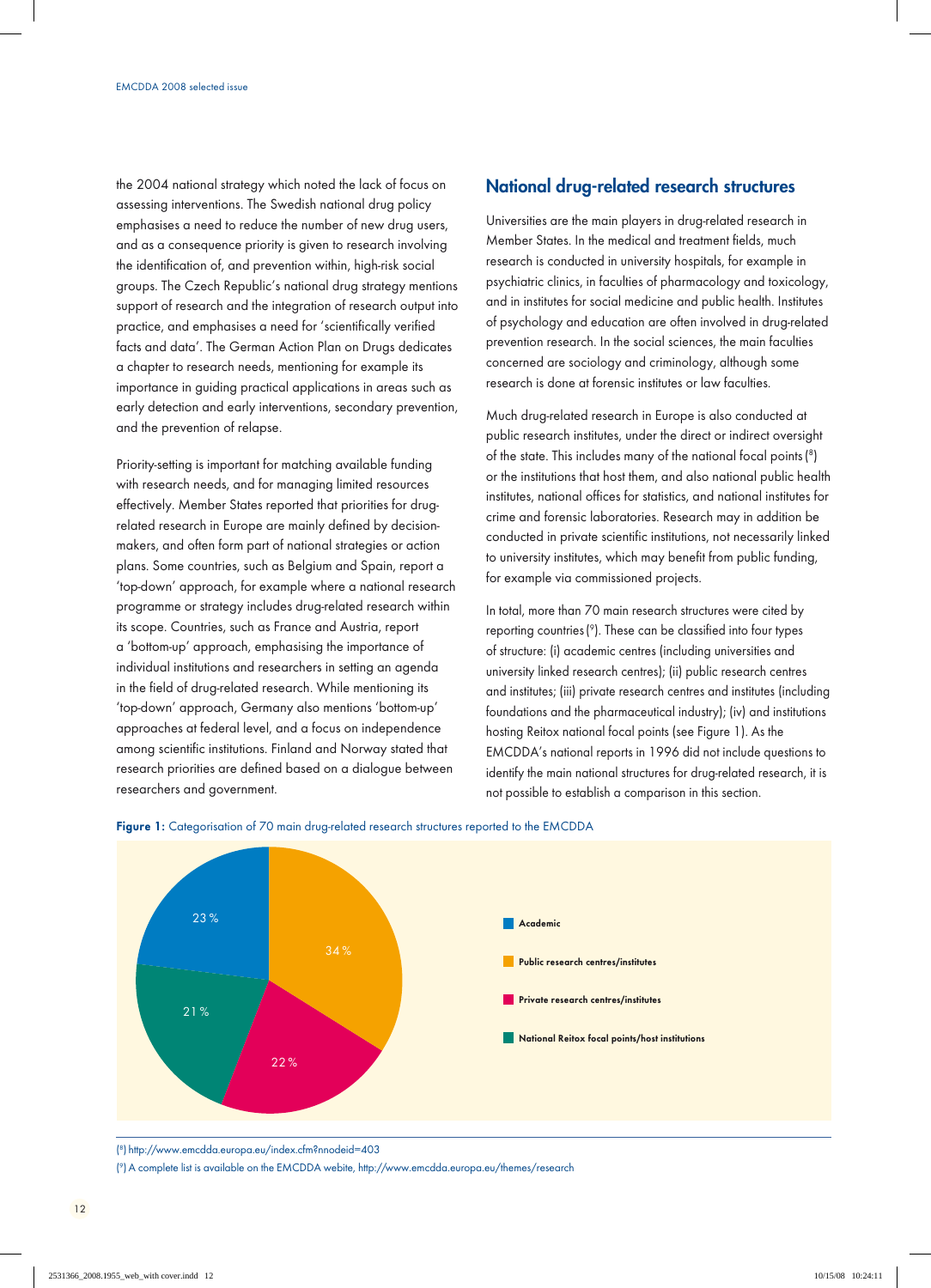### Examples of specialised drug-related research centres in Europe

Centre for Addictology, First Medical Faculty of the Charles University, Prague, Czech Republic. http://www.adiktologie.cz

Centre for Alcohol and Drug Research, University of Aarhus, Denmark. http://www.crf-au.dk

Centre for Interdisciplinary Addiction Research in Hamburg, Germany. http://www.zis-hamburg.de

KETHEA, Greece. http://www.kethea.gr

Addiction Research Centre at Trinity College in Dublin, Ireland. http://www.socialwork-socialpolicy.tcd.ie/units/addiction.php

Amsterdam Institute for Addiction Research, Netherlands. http://www.onderzoekinformatie.nl/en/oi/nod/organisatie/ORG1237472/#lopendprg

Scientific Bureau on Lifestyle, Addition and Related Social Developments (IVO) in Rotterdam, Netherlands. http://www.ivo.nl

Ludwig Boltzmann Institute of Addiction Research (LBISucht) in Vienna, Austria. http://www.api.or.at/lbi

Institute of Psychiatry and Neurology in Warsaw, Poland. http://www.ipin.edu.pl/

Institute of Drug Dependencies at the Centre for the Treatment of Drug Dependencies in Bratislava, Slovakia. http://www.drogy.sk/cpldz/idz\_e.htm

Centre for Social Research on Alcohol and Drugs (SoRAD) in Stockholm, Sweden. http://www.sorad.su.se/

National Addiction Centre in London, UK. http://www.iop.kcl.ac.uk/departments/?locator=932

Bergen Clinics Foundation, Norway. http://www.bergenclinics.no

Note: This is a non-exhaustive list, provided to illustrate the breadth and range of centres working on drug-related research in Europe. It excludes those based at national focal points. The full lists provided for this Selected issue by Member States are available on the Centre's website at: http://www.emcdda.europa.eu/themes/research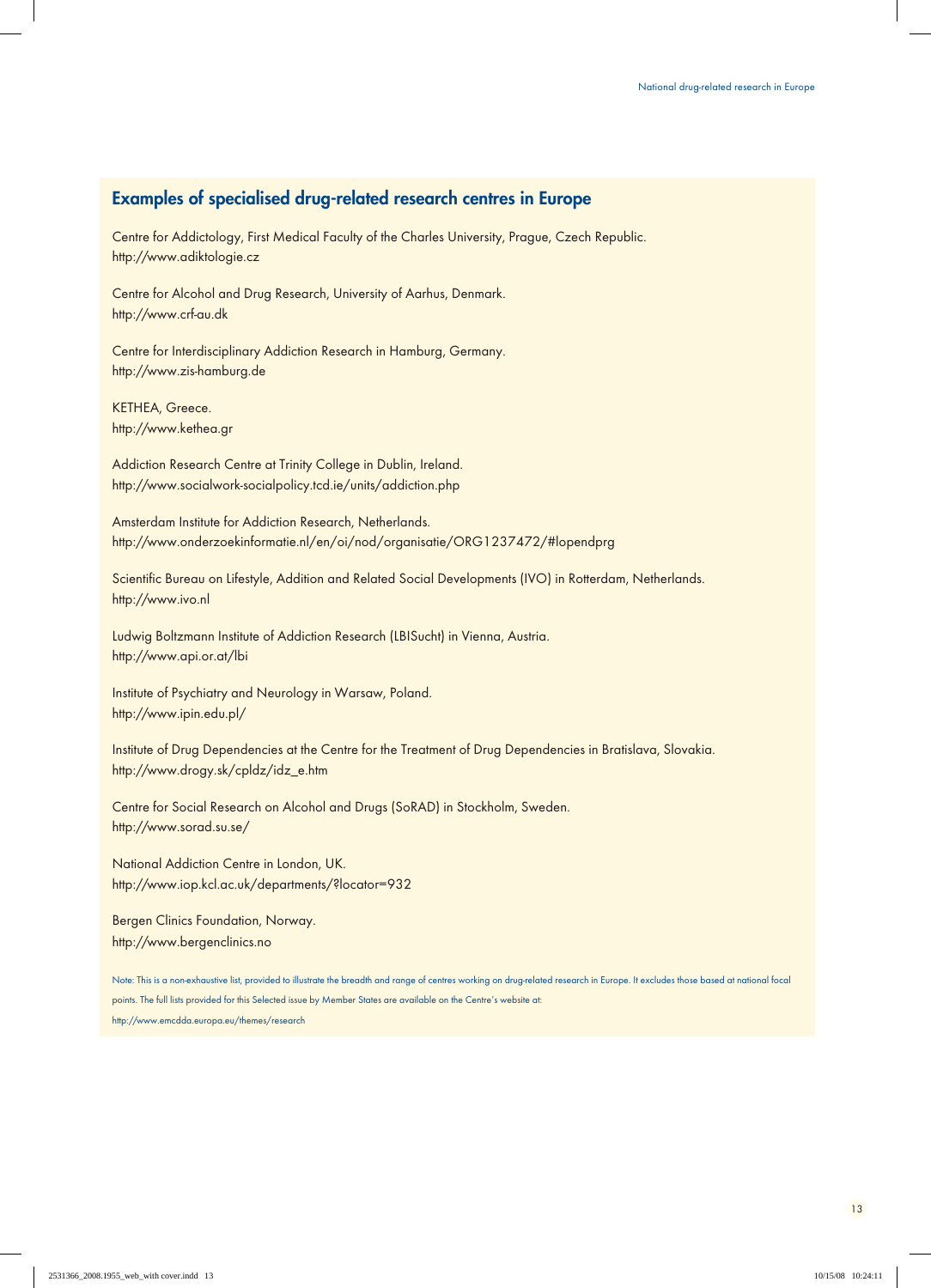#### A challenge to quality in research: lack of coordination

Well-functioning coordination among researchers, research centres and research areas is a prerequisite for continuous, comprehensive and high quality research. A serious lack of such coordination was already noted by Kenis in 1996. Today, this still seems to be a fundamental structural problem in most reporting countries, and there is room for improvement with regard to cross-disciplinary research. Interdisciplinary, national research networks with sustainable funding were reported by only a few countries, although the reported initiatives developed in recent years have been able to build momentum. In Spain, the Addictive Disorders Network (RTA) was set up in 2002 and is financed as a network of excellence, embracing 22 research groups with a total of 177 researchers. The network aims to bring researchers working on basic, clinical and epidemiological research closer together. Its features comprise a training structure, including a distance training system, and an information dissemination system. A German network, consisting of four regional networks for research on addictions and covering the complete spectrum, from basic research to treatment evaluation, received financing from 2000 until 2007. The Polish Society for Research on Addictions was set up independently of public administration, and aims to promote, initiate and conduct interdisciplinary scientific research. In Portugal a drug-related research network was recently set up to improve coordination and boost synergies amongst researchers in this area. The Nordic Centre for Alcohol and Drug Research (NAD), based in Helsinki, is a significant player in the Nordic and the Baltic countries. NAD promotes and supports research cooperation in the social sciences that focuses on the issues of drugs and alcohol. In the Czech Republic, 'addictology' has been developed using an interdisciplinary approach, with a strong research focus.

In some countries, such as Germany and the UK, multidisciplinary societies or associations of drug researchers exist, but more often than not, these are discipline-specific, for instance related to addiction medicine, psychology or epidemiology. At a supranational level, EU-funded research projects are by default conducted by multinational networks, and this provides an incentive for cross-border collaboration. Researchers in some Member States, such as the Netherlands, have experiences of strong cooperation with the US National Institute on Drug Abuse (NIDA)( 10), which is a significant player at the global level in

funding drug-related research. In addition, various informal or semi-formal European networks of researchers exist, and many of these already existed in 1996, including the Pompidou Group( 11) of the Council of Europe (Kenis, 1996).

#### Funding arrangements

Drug-related research was already being funded by all the reporting Member States in 1996, mainly through public agencies (Kenis, 1996). The 1996 report also remarked on the positive impact of specific frameworks with earmarked funds for drug-related research, as opposed to those operating under 'general heading' frameworks such as health, social sciences, justice etc.).

Public funding remains the key enabler of drug-related research today. Countries reported that funding is typically sourced via a range of ministries, for example ministries of science, health, justice, social or interior affairs, research, education, defence etc. While governments may provide basic funding for some universities and research institutes, funds are mostly available through contracts for commissioned research or through framework programmes, to which researchers apply in open calls for proposals. In national framework programmes, drug-related research is usually funded under health and social science labels, but drug-related research, when funded within these labels might generally receive a relatively small proportion of global national research funds. Regional authorities and municipalities also play an important role in funding drug-related research in many European countries.

In some countries, funding specifically designated for drugrelated research is made available through national drug coordination bodies (Czech Republic, Spain, France, Hungary, Portugal, Sweden). Other distribution channels include the national focal points (Poland, Norway), or specific government research programmes in the drugs field, as is the case in Belgium, the Netherlands, Slovakia and Finland. Publicly-financed foundations also fund drug-related research, and these include the Healthy Austria Fund (which funds application-oriented research projects, such as project evaluation), the Luxembourg National Fund Against Drug Trafficking, the Finnish Foundation for Alcohol Studies and the Swedish Council for Working Life and Social Research (FAS). Philanthropic foundations are also reported as key enablers of research, such as the Joseph Rowntree Foundation ( 12) and the Robertson Trust in the UK or

<sup>(</sup> 10) http://www.nida.nih.gov/

<sup>(</sup> 11) http://www.coe.int/T/dg3/pompidou/Default\_en.asp

<sup>(</sup> 12) The Joseph Rowntree Foundation Drug and Alcohol Research Programme ended in 2005, and currently runs an Alcohol Research Programme.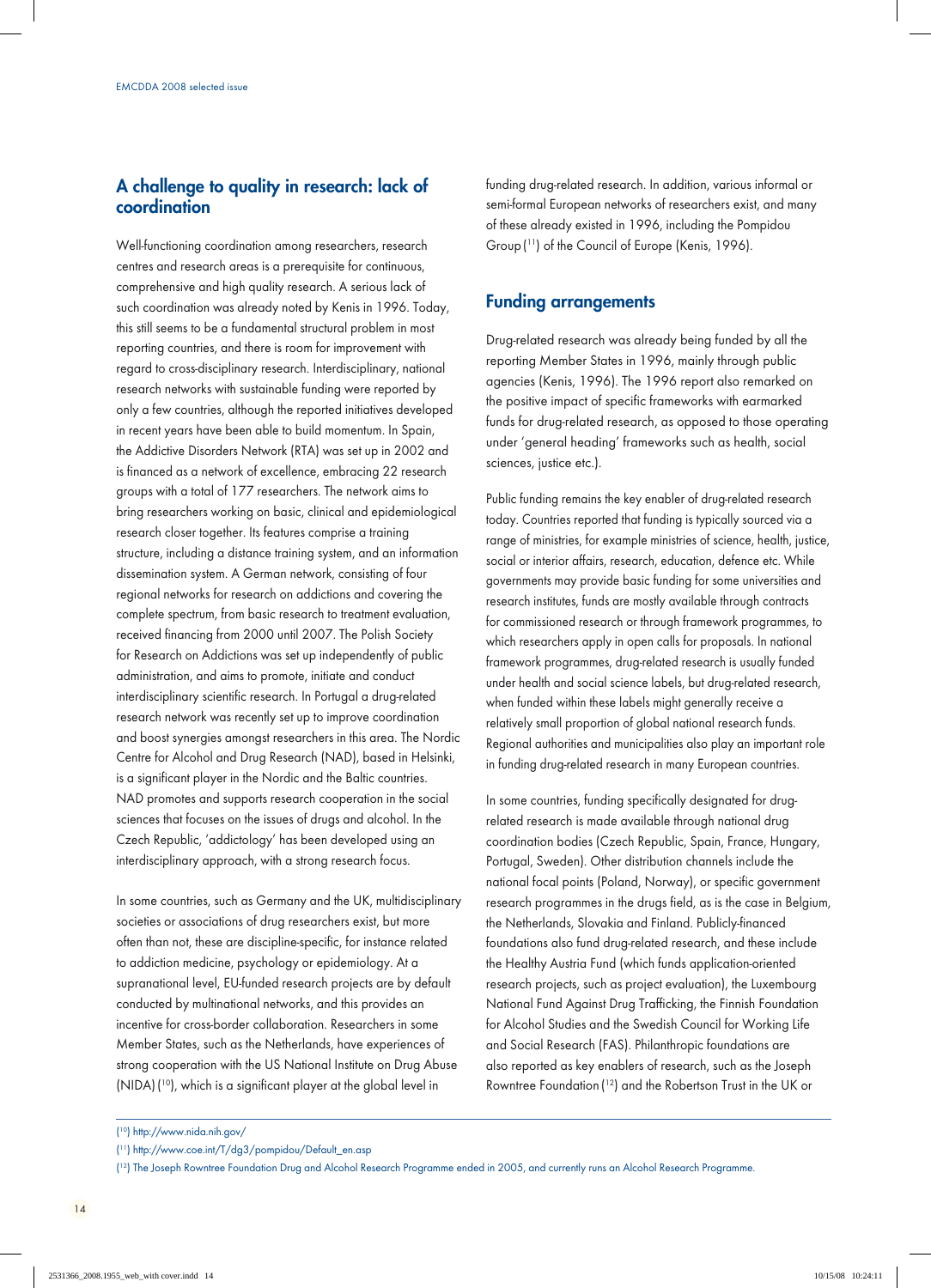the Austrian national bank's and Swedish national bank's funds. Private organisations are also important, with pharmaceutical companies, insurance companies and NGOs providing financial backing for research projects.

At the supranational level, the European Commission provides funding for drug research through its framework programmes for research and technological development, and through specific programmes such as the Public Health Programme and the new Drug Prevention and Information Programme. The United Nations funds research through UNODC and UNDP. Its Global Fund to Fight against HIV/AIDS, Tuberculosis and Malaria allocates, for example, funds for different drug-related research in Estonia and Romania.

### Funding rationales and priorities

Currently, the most frequently reported reason for funding or commissioning drug-related research is to produce evidence-based knowledge that can be used to underpin national policies. In terms of other research rationales, most countries set out to establish a sound empirical basis of epidemiological research to determine the size and nature of drug problems (that is, epidemiological surveys). Assessing interventions in the area of drug problems are another key reason cited for research. So studies examining the needs of different populations in terms of prevention, treatment and, more specifically, infectious diseases prevention, are high on the agenda. The evaluation of government interventions, in terms of effectiveness and cost-effectiveness, are also often mentioned, as well as the cost to society of the drugs problem and the relationship between drugs and crime.

Research involving basic research, longitudinal and cohort studies, and the ongoing monitoring of drug use that allows for the establishment of time trends, are seldom listed as priorities by the majority of the reporting countries. However, the regular

and sustainable funding of such projects is frequently cited as being of particular importance, and on this issue there may exist a material gap between what policymakers desire at the strategy level, and what researchers require, in terms of sustainable funding, at the implementation level.

## Difficulties in quantifying expenditures on drug-related research

Quantifying and describing the expenditure on drugrelated research across countries has proved a difficult task for this Selected issue. With regard to the topic of national expenditures, only a few Member States, notably some of those with more centralised national coordination mechanisms, were able to report more detailed information on the allocation of funds to drug-related research. These were: the Czech Republic, Ireland, Spain, France, Hungary, Portugal and Norway. Some Member States were able to report on funding for the main research projects (Germany, Luxembourg, Malta, Poland and Slovakia) or main research funding sources (Finland, the UK). However, for most reporting countries, almost no information on drug-related research funding was available.

The EMCDDA recently published a Selected issue, Towards a better understanding of drug-related public expenditure in Europe, and this provides some data on research budgets in some countries (EMCDDA, 2008). Among the Member States which reported to the EMCDDA on labelled public expenditures, six countries indicated funding for research and development in 2005, namely Luxembourg, Poland, Slovakia, Finland and the UK. They reported expenditure ranging from EUR 14 000 on drug-related health research in Slovakia to EUR 26 900 000 in general public services drug-related research in the United Kingdom (see Table 1).

| provided for the EMCDDA Selected issue on drug-related public expenditure (EMCDDA, 2008) |         |                                                    |                                            |                                               |                    |  |
|------------------------------------------------------------------------------------------|---------|----------------------------------------------------|--------------------------------------------|-----------------------------------------------|--------------------|--|
| Country                                                                                  | Year    | <b>R&amp;D</b> in general<br>public services (EUR) | <b>R&amp;D</b> in health<br>services (EUR) | <b>R&amp;D</b> in education<br>services (EUR) | <b>Total (EUR)</b> |  |
| <b>Ireland</b>                                                                           | 2005    | 2072000                                            |                                            |                                               | 2072000            |  |
| Luxembourg                                                                               | 2005    |                                                    | 122345                                     |                                               | 122345             |  |
| Poland                                                                                   | 2005    |                                                    | 54 500                                     |                                               | 54 500             |  |
| Slovakia                                                                                 | 2005    |                                                    | 14000                                      |                                               | 14000              |  |
| <b>Finland</b>                                                                           | 2005    |                                                    | 8000000                                    |                                               | 8000000            |  |
| <b>UK</b>                                                                                | $2005*$ | 26 900 000                                         | 300000                                     | 1800000                                       | 29 000 000         |  |
| $1 + 1 + 11$<br>$\sim$ 1.<br>$\mathbf{F}$<br>$0111110001$                                |         |                                                    |                                            |                                               |                    |  |

**Table 1: 2005 reported public expenditures on drug-related research and development in six EU Member States,** 

(\*) UK financial year ending 31 March 2006.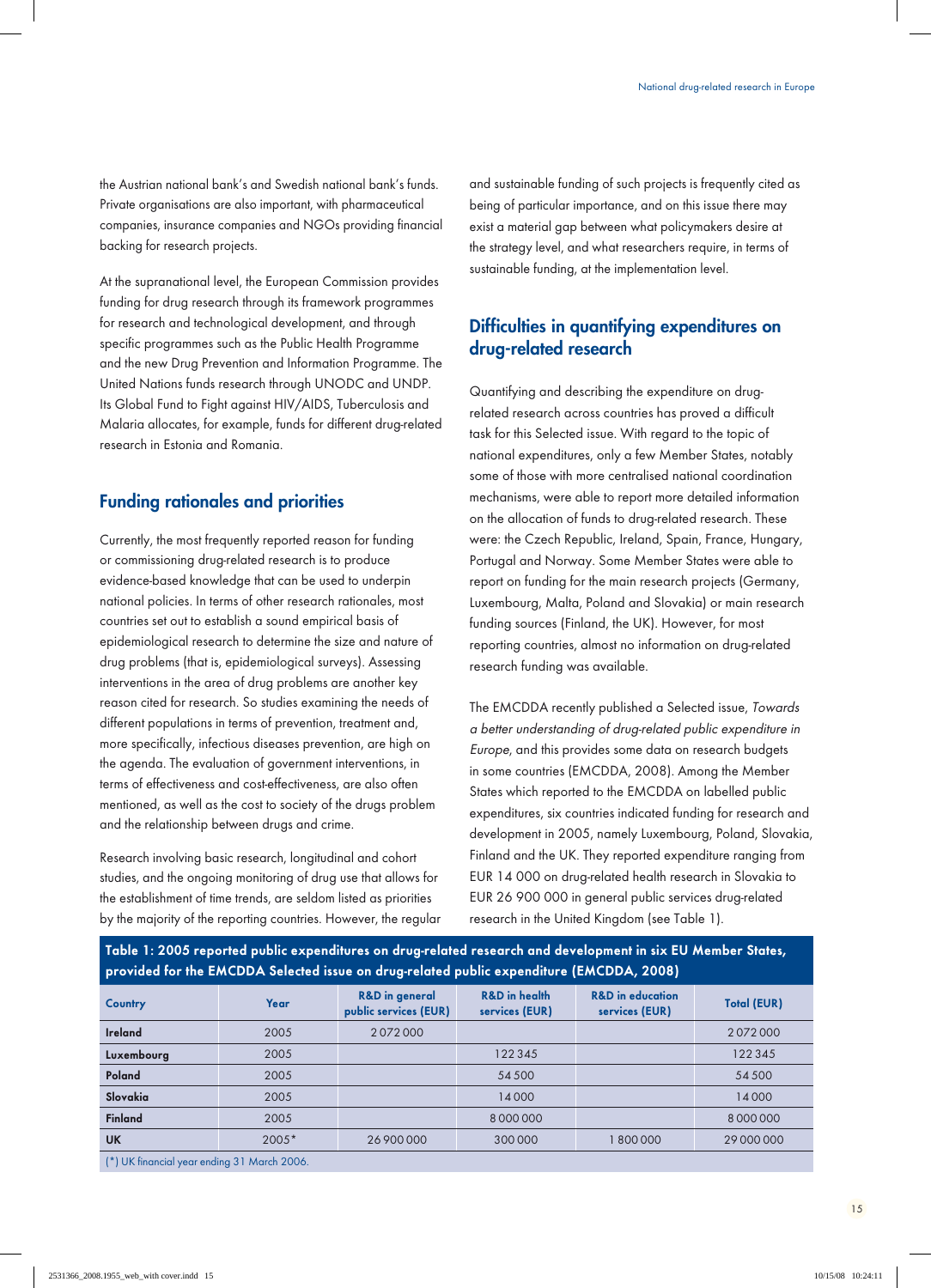The fact that only six countries were able to report on this item according to the proposed methodology indicates that more research on public expenditures and on the impact of drugrelated research is needed.

#### Limitations and gaps in drug-related research

Defining and categorising drug-related research is a complex task. Indeed, the complexity of the field and the fact that it straddles various disciplines, may in itself constitute a limitation for organising and coordinating research at national level, as noted in the Greek national report. Classification of research may be done from different perspectives, depending on whether the focus is placed on disciplines (epidemiology, public health, sociology), objectives (basic vis-à-vis applied research), research questions (research on patterns of drug use, research on the consequences of drug use) or methodologies (quantitative, qualitative, experimental, laboratory research). Not surprisingly, a number of limitations to drug-related research at national level are reported. Issues include: funding (insufficient funding, lack of continuity, scattered resources); organisation (lack of coordination); training (lack of qualified research staff); and methodological aspects (data protection, difficulty to reach hidden populations, changes in legal regulations).

Many countries mention that limited available funding is a major constraint for drug-related research. This may be due, in part, to the fact that funding programmes in health or social areas are usually very specific, and are focused on predefined topics. Drug-related research, meanwhile, tends to be multidisciplinary and cross-cutting, and it is sometimes difficult to fit into funding programmes focused on more rigidlydefined research segments. In particular, closer integration between medical research and the social sciences is required.

Another challenge linked to funding, and the long-term policy impact of research, is a reported lack of continuity in financing. Financial restrictions may hamper the possibilities of undertaking longitudinal studies, or of repeating national surveys to be able to follow a time trend. This is mentioned, for example, by Belgium and Latvia. Spain and Portugal have taken account of this problem in their drug policy documents, and have ensured that funds are earmarked for recurring or longitudinal studies. The structural limits faced by drug research also relate to short-term, project-related funding. Often, the time needed to evaluate results and place study results in context is lacking. Subsequent support of practice is often not possible, because the researchers involved may have left the research institute after a study has been concluded.

A general concern is the difficulty of attracting young and promising researchers to specialise in the field, since long-term career prospects may not be guaranteed. Reports from Greece, Latvia and Hungary, among others, mention a need for both institutionalised training, e.g. graduate and postgraduate studies, and further competence enhancement, e.g. through participation in international seminars, courses etc.

### A recent history of drug-related research in Europe

Drug-related research has been around in some shape or form in Europe for centuries, and follows the history of drug use itself. However, it is useful to sketch some of the overriding characteristics of research in recent decades. The following overview is neither to be considered authoritative or exhaustive, but offers insights into developments in the field, and is useful for building a chronology — albeit a partial one — of the research topics that have surfaced over the past thirty years.

Across EU countries, drug use and drug-related research has a long tradition. In the UK, social and criminological research into drug epidemiology and related social problems began in the 1960s. In parallel, a tradition emerged in psychiatry and addiction research (Hartnoll, 2004). The Netherlands started relatively early with drugrelated epidemiological studies, while Germany has a long tradition of treatment research (Kenis, 1996). The Nordic countries have a long history of research into alcohol and alcohol policy, and since the 1960s illegal drugs have also been subject to sociological research (Kenis, 1996). Notably, the first European methadone study was conducted in Sweden in the 1960s (Lenke, Olsson, 1998).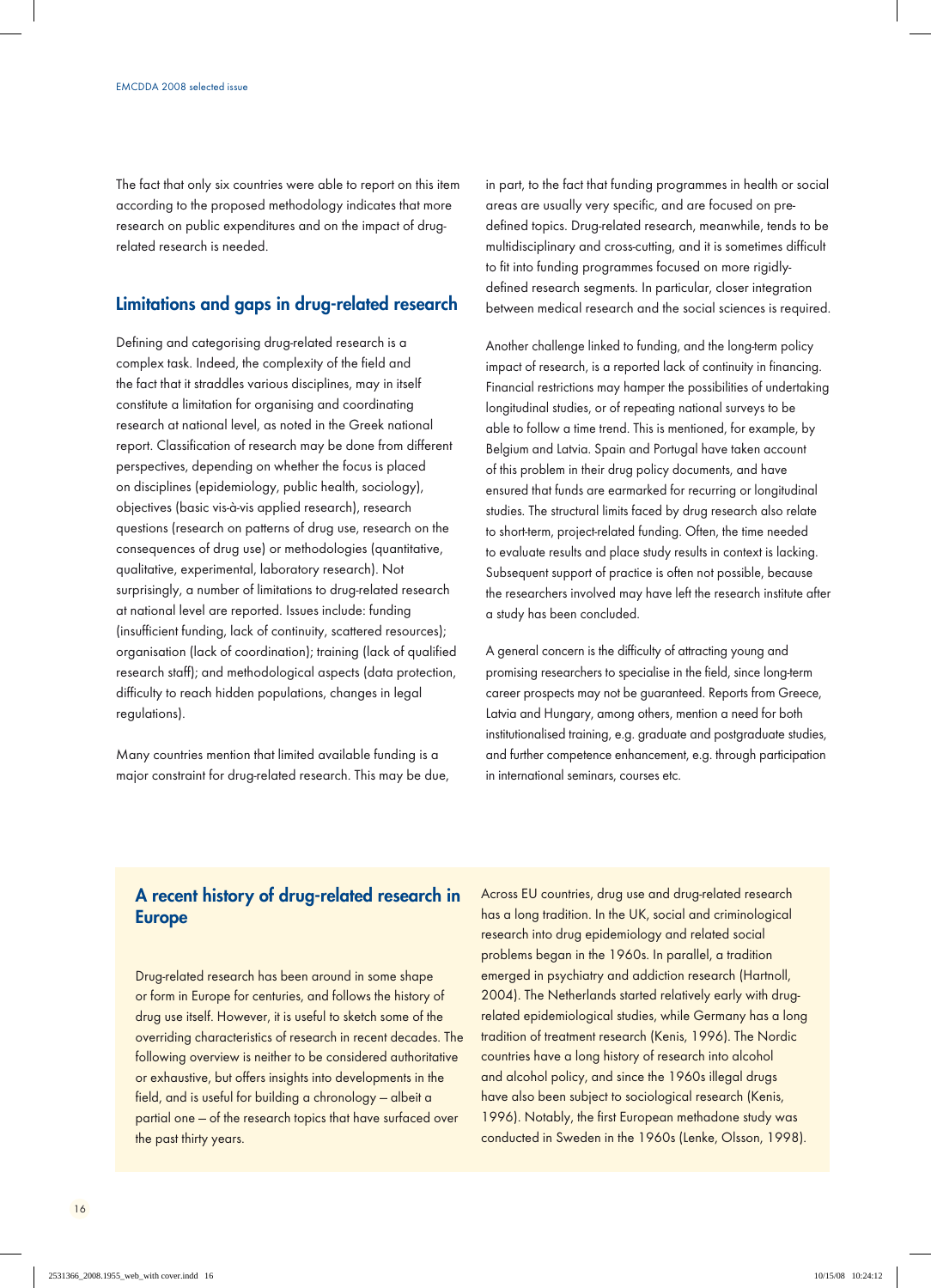Broadly-speaking, illicit drug use came to be seen as a visible problem later in most of the other European countries, and drug-related research followed suit. Nonetheless, France has a strong tradition in psychoanalytical drug research, and biomedical research has always been significant in Spain (van Lindt, 1993). Finally, in eastern Europe, drug problems were not very prevalent and, at the political level, not fully acknowledged before the beginning of the 1990s. In the former communist block, 'narcology', embracing all forms of substance-related problems, emerged as a discipline based on the disease model of addiction.

Research related to drug use and drug users took an additional, and different tack, with the emergence of HIV infection and AIDS in the mid 1980s. Injecting drug users were identified as a significant group at risk, both for attracting HIV infection and for spreading the virus. Initial epidemiological studies in Spain, Italy, the Netherlands and Scotland investigated HIV infection among injecting drug users, and these were followed by qualitative investigations of the social meanings and context of risk behaviour and intervention studies (EMCDDA, 2000). The risks of HCV infection among the injecting drug user population also received attention from researchers at a later stage. Today, studies on risk behaviour among injecting drug users and other risk groups as regards HIV infection have seen a revival in interest in the Baltic states. One is a model project on HIV prevention among drug users in prisons in the Baltic states, currently being funded by UNODC.

Another impetus for drug-related research has been the need for effectiveness studies — that is, cost-benefit analyses, economic measures, resource allocation studies etc. prompted by the scarcity of resources for health and welfare. Many of these studies are driven by greater demand for effective services and 'value for money'. Evaluative research of interventions are carried out at the national or regional level in Member States, where the evaluation of treatment services seem to be most prominent. In this context, studies on public expenditure on drugs attain increasing importance, for instance analysing the necessary resources and costs of different forms of treatment and imprisonment.

With the development of more refined biomedical methodologies, research has advanced substantially in recent decades, particularly with regard to studies of the brain and the central nervous system, as well as the pharmacology, pharmacodynamics and health effects of illicit drugs. More sophisticated research is today, for example, unravelling the complex cerebral activities related to different substances such as alcohol and heroin, which act differently to, for example, cocaine and amphetamine. The effects of newer synthetic drugs such as ecstasy and 2 C-B have also been studied. Much research has been devoted to the effects of cannabis on the brain as a potentially dependence-inducing substance, the relationship between schizophrenia and cannabis use, and as a possible medication for specific diseases. In addition, the contribution of genetics in terms of addiction susceptibility has recently been recognised, and the identification of genetic risk factors and genes involved in the molecular basis of addiction is a new, and major challenge for drug-related research (GENADDICT, 2008).

In summary, reviewing the recent history of drug-related research in the EU, we can see some evidence of 'sequencing' taking place. There is a clear tendency for initial drug-related research priorities to be linked closely to the need for an estimation of the extent of drug use at national and regional level, in order to better plan interventions and policies. In a second stage, priorities shift to applied research, namely as far as needs assessment and evaluation of interventions and policies are concerned (such as treatment approaches and prevention interventions). In this phase, additional qualitative research of drug users and their patterns of use complements the quantitative epidemiological studies. Finally, in some countries, innovative and resource-intensive biomedical research has moved into the area of drug effects and predisposal.

This research development trend is also visible in other parts of the world, for instance in America, where Latin American and Caribbean countries, which typically have a more recent drug-related research tradition, focus their research priorities on epidemiological surveys (Aguilar-Gaxiola, 2006). The US and Canada, with a longer tradition in this area, report a higher investment in applied research to evaluate and increase service effectiveness and efficiency, as well as basic research (Canadian Institutes of Health Research, 2005; National Institute on Drug Abuse, 2008).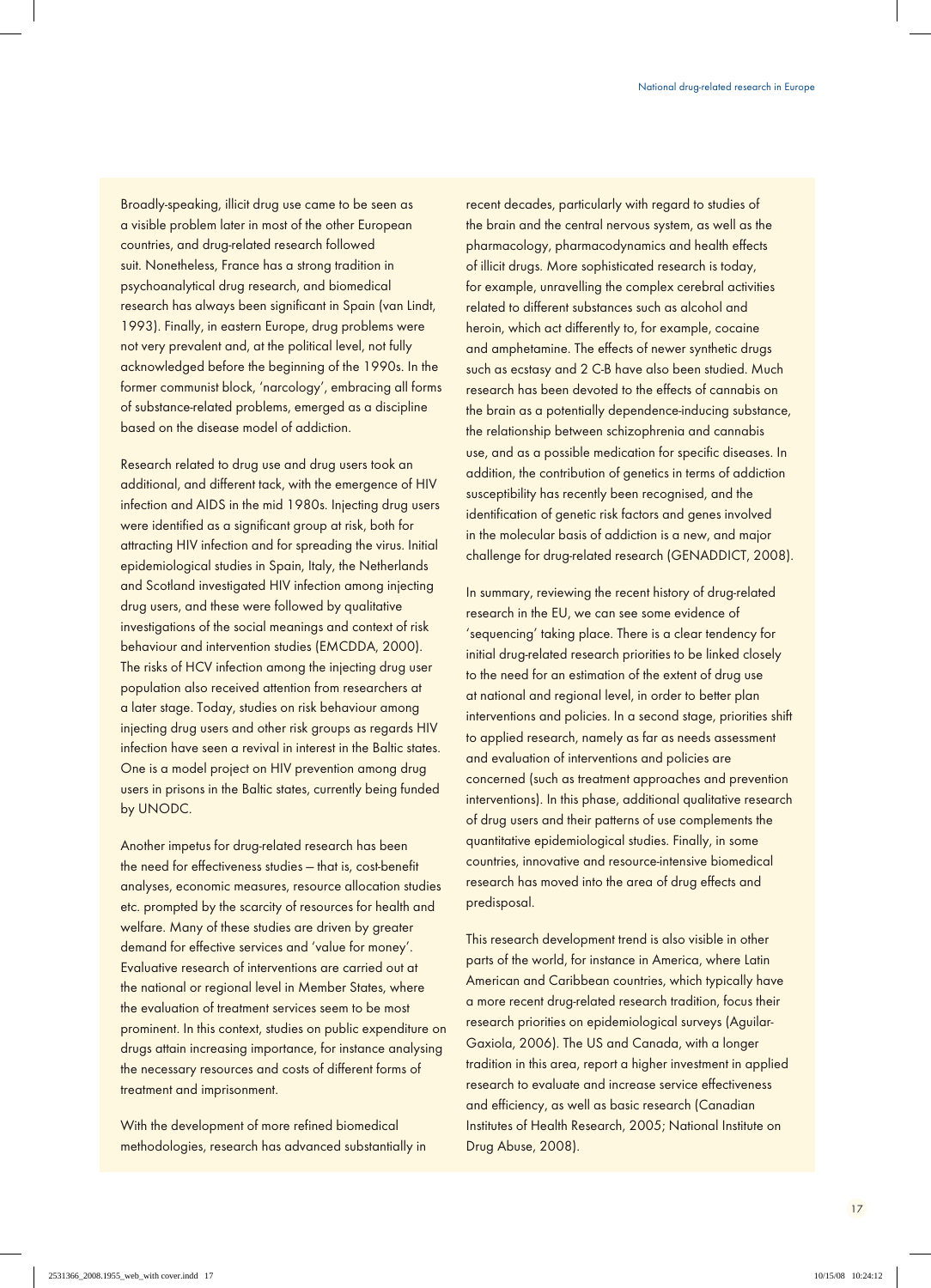#### Research priorites in some reporting countries

Studies of drug use and attitudes in the school population, in particular the European School Survey Project on Alcohol and Other Drugs (ESPAD) $(13)$  – a collaborative effort of independent research teams in about forty European countries and the largest cross-national research project on adolescent substance use in the world — have a prominent place in all countries. The same holds true for general population surveys, although in some countries the regular repetition of such surveys has posed funding problems. Equally, studies to provide and improve the quality of data for the other EMCDDA key indicators generally have high priority. These are as follows: the treatment demand indicator, drug-related deaths, problem drug use, and drug-related infectious diseases.

A brief listing of developments is helpful in drawing attention to recent research priorities in specific reporting countries.

• In Belgium, the focus of drug research since 2001 has been on treatment and on drug-related public nuisance.

• In the Czech Republic, the Ministry of Health research priorities 2007–09 list three areas of particular relevance to the drugs field: neurotic and mental illnesses, infectious diseases and immunity disorders, and pharmacology and pharmaceutics.

• Danish drug-related research is user-oriented, and based on assignments given by the authorities wishing to improve services and understand the needs of their users.

• In Germany, regional networks cooperated on addiction research, with a focus on examining the provision and adaptation of treatment services to address the heterogeneous profiles of treatment clients.

• In Ireland, research on the relationship between drug use and crime has helped to identify a number of gaps in knowledge in this area. Dealing with these gaps is regarded as necessary for the development of evidence-based policies in both the drugs and criminal justice.

• In Spain, neuroscience research is an important part of the research agenda, and the country invests importantly into addiction neurobiology.

• France equally has in the past invested considerable resources into neuroscience. However, it currently spends 60% of its funding on the areas of human and social sciences and public health, in order to build up and stabilise the research

potential in this area.

• In the Netherlands, the 2006–10 Dutch research programme targets risk behaviour and dependence, focusing on behaviour and determinants that characterise addiction. The programme aims to identify key factors that influence the onset, course and chronicity of substance dependence.

Portugal reported the need to follow-up, monitor and evaluate services and support decision-making in new areas.

• Sweden has focused research on the identification of high risk groups and tailoring prevention for them, intervention in the workplace, and societal and behavioural sciences.

• In the UK, the Blueprint project is the largest drug-related research programme ever run in England and reviews evidence on drug-prevention programmes, supplementing this with research on teaching and learning practice up to curriculum development.

It is interesting that methodological concerns over gaps, information availability, research findings dissemination and also funding issues made their way into current policy documents on drug-related research. This seems to indicate a political sensitivity to the need to improve the quality of the data and information available, and to promote a sound evidence base for decision-making. For example in Ireland, a country with a long tradition of drug research, limitations on the methods previously used to estimate prevalence are recognised, e.g. in the case of the use of treatment data, which only reflect those who present themselves for treatment, and now research looks into how best to determine the size and nature of the drug problem in Ireland. In Luxembourg, research on the methodologies for problem drug use estimates are considered a research priority.

#### Zooming in on five main studies in each country

In the 1996 study, Kenis reports on observed research needs in basically all areas. However, the most pertinent need identified was research on prevalence, incidence and patterns of drug use and prevention (Kenis, 1996). Research into drug policies, treatment, risk factors, aetiology (causes and origins) and consequences of drug use, and health services was also considered important, but to a lesser degree. To gauge the present priorities, the national focal points were asked to select and report on five main studies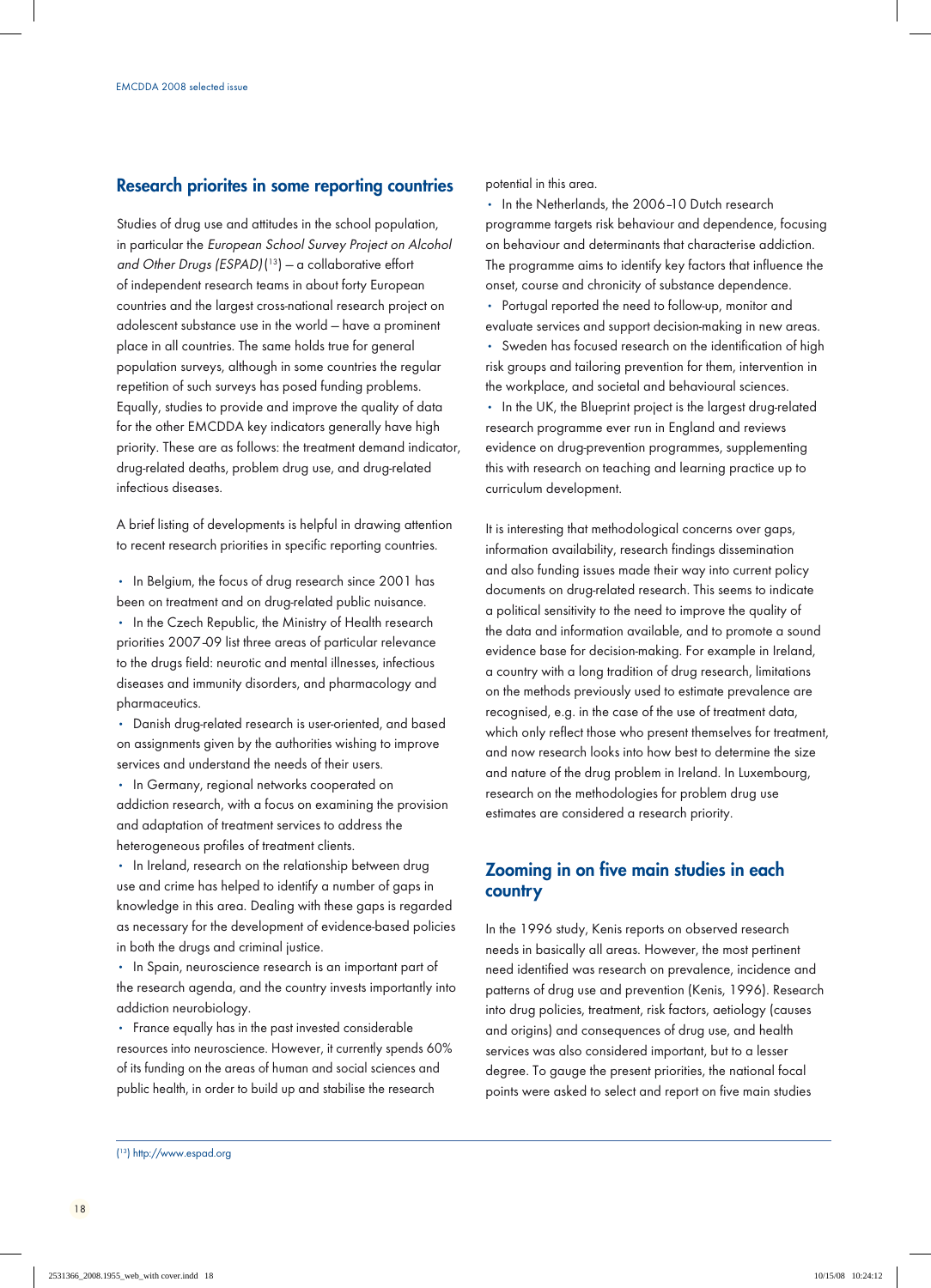at national level in the last five years. This proved to be a difficult exercise for reporting countries, particularly for those with a higher number of major ongoing research projects: larger countries in particular, with many projects worthy of entry, found it difficult to build a meaningful shortlist. Most reporting countries selected the projects by size of budget,

as suggested by EMCDDA guidelines, but other used different criteria, for example on the basis of their diversity (Austria), relevance to the work of the EMCDDA (Portugal) or geographical representation (UK). The overview below (Figure 2) provides the results of this shortlisting exercise. It is not exhaustive, but it provides an overview of the main





Source: Reitox national focal points

research projects that are ongoing, or have been recently carried out at national level, and it facilitates a basic comparison with 1996 reported research needs.

The majority of the reported main projects on drug-related research were focused on estimating the prevalence and patterns of drug use. Population surveys on prevalence of drug use and infectious diseases are the most often cited studies, alongside estimates of problem drug use. A basic explanation for this result is that these are three of the EMCDDA's key indicators, and thus represent main priorities for Reitox national focal points. 22 of the 27 reporting countries selected at least one drug use survey as a main project at national level, and the ESPAD study of drug use prevalence in the school population was the most often mentioned epidemiological survey. Thus, the need identified as most important in 1996 has been met, although gaps still exist in many countries, particularly in terms of funding and sustainability of long-term research.

The second area covered by the selected projects is research on responses to the drug situation. These are reported from western and northern European countries, but also the

Czech Republic, Greece, Hungary, Austria, Poland, Slovakia and Slovenia. This is a broad category, which includes the evaluation of interventions (treatment, prevention etc.), policies, and the implementation of laws. It also includes estimations of public expenditure and economic costs in the field of drugs. In 1996, research into interventions was considered a priority need by the majority of the Member States, and the Kenis report suggested this type of research hardly existed at the time, with the exception of some evaluative research in the treatment setting. The evidence-base in this area has thus expanded considerably, although treatment research is still far more predominant than prevention research.

The following three areas are much less commonly reported. These are: research studies on drug mechanisms and effects in France, Lithuania, Slovakia, Austria, Slovenia and Sweden; research on the consequences of drug use, reported by Denmark, Ireland, Lithuania, Luxembourg, Poland and Croatia; and, finally, research on determinants of drug use (including risk and protective factors of drug use), in Hungary, Malta, Slovakia and Croatia.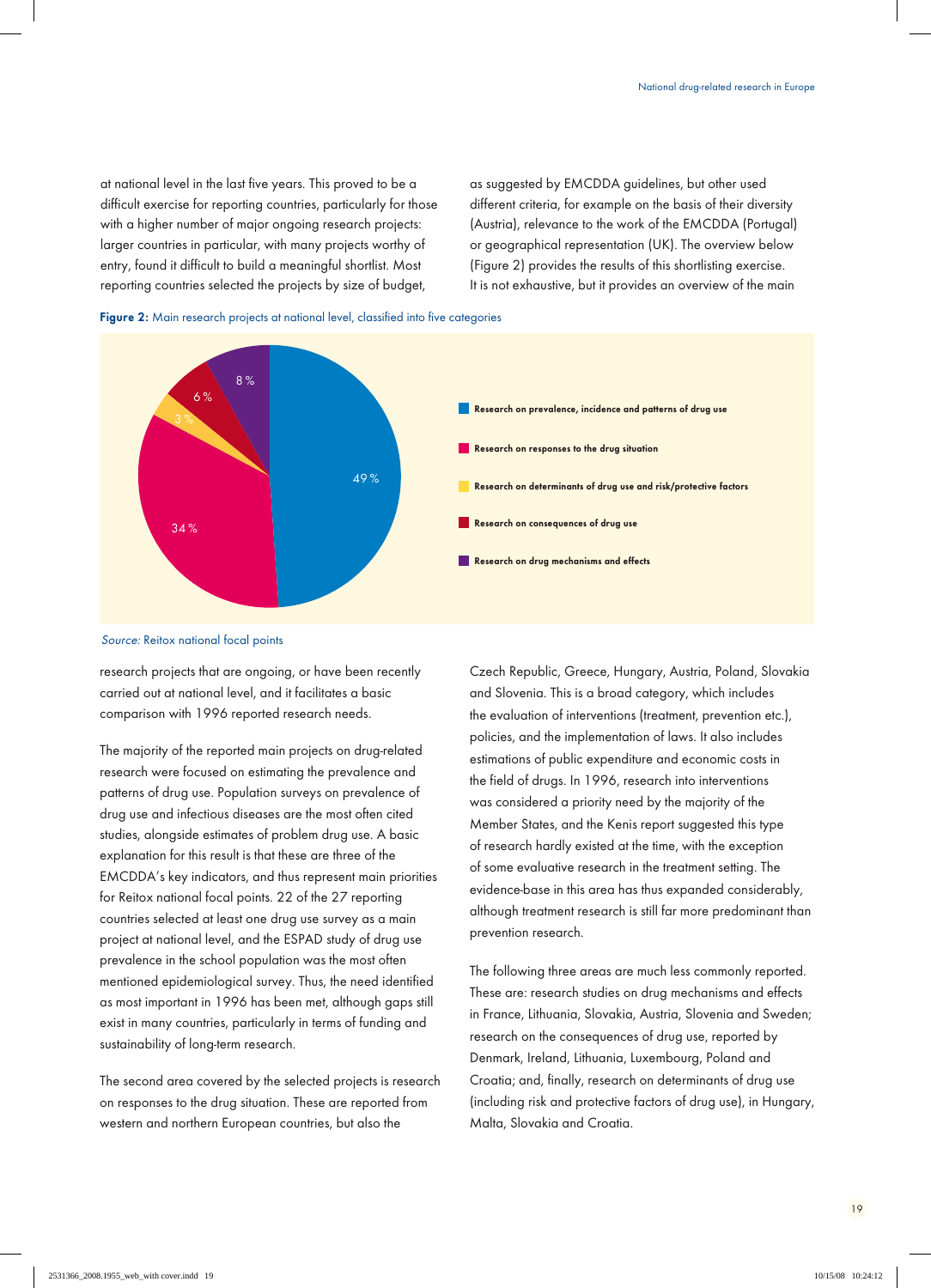#### The interface between research, policy and practice

While most national drug strategies and action plans refer to the need for evidence-based policies and interventions, the link between research results and policymaking is difficult to assess. Overall, the vast majority of countries reported that research results inform drug policy, at least to some degree. A statement by the German national focal point seems to hold true for most Member States: 'just as German policymakers have an influence on research by virtue of the statutory framework and by funding certain studies, scientific findings also contribute to decisions made by policymakers, even if no linear relationship is directly perceivable'.

In Finland, the drug policy coordination group regularly listens to the latest findings of researchers engaged in drug-related research, and research can thus have a direct impact on guiding policy. A similar mechanism exists in Norway. The Portuguese report confirms a close link between drug-related research and policymaking, with national policy determining research priorities and consequently funding, and drug-related research allowing the follow-up of policy implementation, and the design of new policies.

National reports suggest that research that has been commissioned by policymakers has a greater chance of being taken into account in decision-making, be it routine monitoring, evaluation of specific intervention or policies, or when research is initiated to address a specific knowledge gap. However, building upon research findings to initiate or support policy changes is a complicated process. Many players are involved, and cooperation between research, politics and practice could be more effective in most countries.

There are many examples, nonetheless, where research and policy are more intimately linked. In Germany, results of population surveys reported a considerable increase in cannabis use from the 1990s onwards. This has subsequently driven policymakers to launch several projects addressing cannabis use, particularly among adolescents. In France, the drug coordinating MILDT regularly commissions critical analyses of available knowledge. These are carried out by a multidisciplinary scientific team, assembled for this purpose. The authorities thus obtain an objective overview of approved knowledge and learn about gaps of knowledge to include in future research priorities. In Denmark, general population surveys are used in healthcare planning and the prioritisation of health promotion and prevention. The evaluation and monitoring of research and data collection are often included

in the political decision-making process, via recommendations in evaluation reports, hearings and expert councils. In Romania, estimates on problem drug use in Bucharest, carried out in 2003 and 2004, indicated that the treatment system was under-dimensioned. These estimates led to an awareness-raising campaign about heroin use in the city, and a legislative framework which facilitates the provision of services to heroin users in methadone and syringe exchange programmes. Findings from population surveys are used in Cyprus for the design of information and awareness-raising campaigns and prevention programs although, as yet, research has not explicitly been used for policy purposes.

The demand for applied research in national drugs strategies is generally seen as a sign that policymakers expect research results that can be used to design and restructure existing interventions, or to evaluate them. Although research results are not always taken into account in the political decision-making or in practice, at least not in the short term, there are numerous examples of policymaking listening to research results. For example, in the Netherlands, indicators which pointed towards increasing problematic use of cannabis and cocaine prompted preventive measures, and research into effective treatment. Another concrete example of research informing drug policy is the large National Treatment Outcomes Research Study (NTORS) in the UK in the 1990s. This study concluded that 'treatment works', which is now an established principle, and which initiated major changes in both the extent and the quality of treatment provisions across the UK.

The Irish national report identifies four specific situations in which research projects had very concrete impact on policy and practice. These were: a study on treatment of under 18s presenting to addiction services; the criteria for selecting research into drug use and crime as a priority; the use of drug treatment demand data for service availability recommendations; and research on family support services.

Occasionally, research results may encounter obstacles, where scientific findings are faced with legal, ethical or political difficulties during implementation. For example, in Germany, research was funded to evaluate the effectiveness of diamorphine (heroin) treatment in comparison to methadone treatment in a model project. Although heroin appeared to be superior to methadone treatment for severely dependent drug addicted patients, an application for the licensing of diamorphine as a medication eligible for sale and prescription has not yet been approved. This would require a change in the law by the Federal Parliament. On the other hand, the outcomes of a Dutch trial on medical (co-)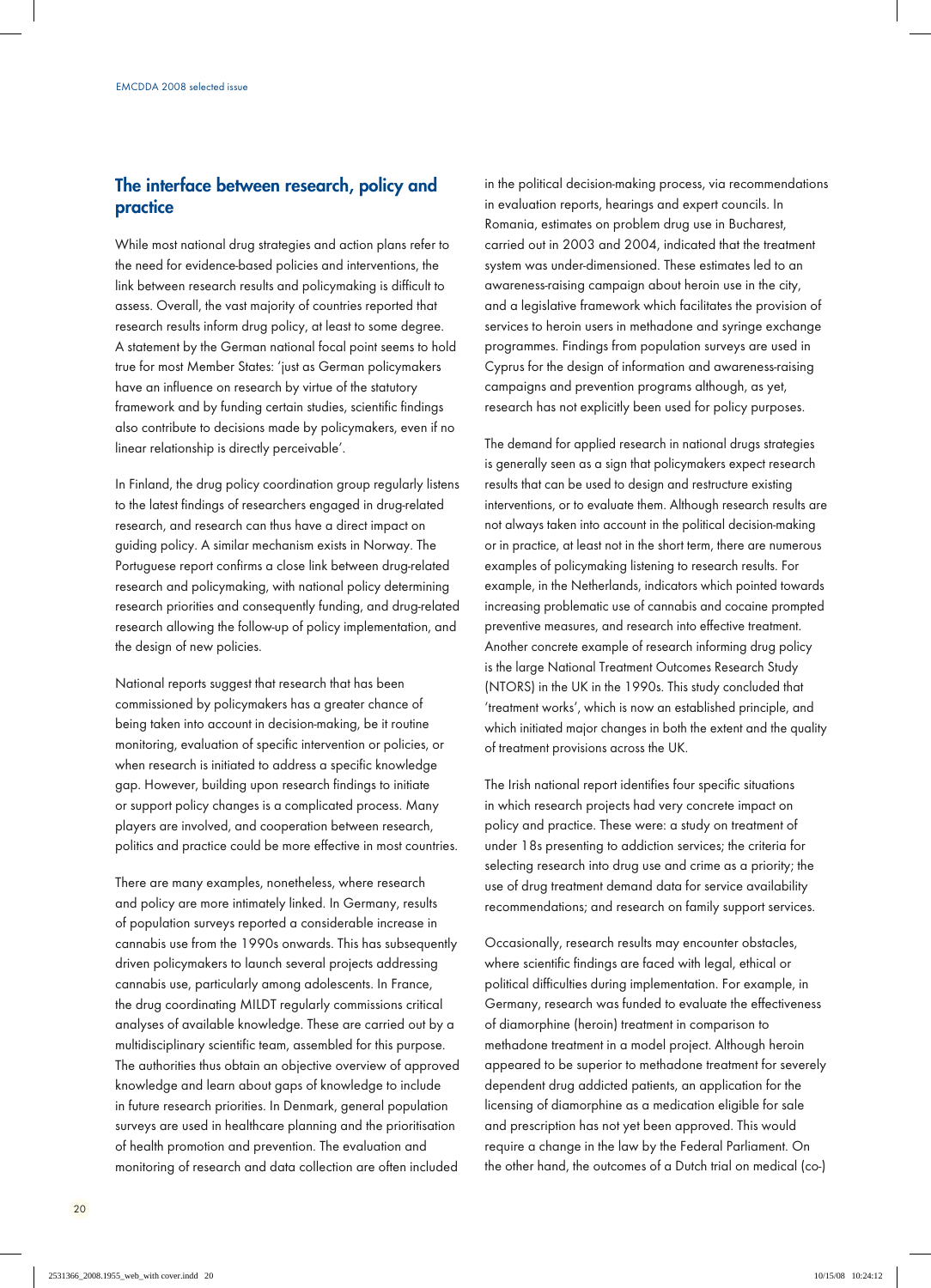prescription of heroin was directly used by policymakers to initiate a permanent provision of this practice for heroin addicts who have benefited insufficiently from the currently available treatments.

Regionally- and locally-conducted research — for example, needs assessment and service evaluation — are typically closer to the target of study. As such, their findings may be more easily translated into practice. Belgian research projects have seen a better success rate in having an impact on practice when they have been developed and executed based on intensive cooperation with practitioners (e.g. research about the treatment chain, and about drug-related policies in schools). Another example was reported in Hungary, where a prevention programme, Alternatíva, was implemented according to the results of a study on the substance use, beliefs and prevention needs of youths visiting shopping centres. Furthermore, Croatia, with little to report in terms of national research initiatives, notes that local-level research initiatives have been used for planning prevention activities.

With regard to basic research — that is, research aimed at developing specific scientific knowledge about drugs, drug effects and drug use — the relationship between research and policy is less evident. Benchmarks for fundamental research are by their very nature different from the ones used for decision-making and policy. Moreover, very few decision-makers in the field of drugs policy have the scientific background that would enable them to directly

understand fundamental research. It was precisely in order to tackle such obstacles of explaining scientific findings to non-specialists, and summarising the scientific literature, that INSERM in France developed its 'collective expertise' centre, which develops publications aimed at informing the drug coordination authority MILDT and the wider public ( 14).

Some countries point out the role of science in the development of organisational quality standards, human resources and training. In the Czech Republic, an evidencebased approach is applied in the process of certifying the professional competence of addiction services. The Spanish national plan for scientific research, development and technological innovation for 2008–11 places an emphasis on generating knowledge and skills oriented towards training and hiring highly-qualified staff in both the public and private sectors. The Finnish Government's resolution concerning cooperation on drug policy for 2008–11 proposes that researcher training and international cooperation of Finnish researchers be promoted. Conversely, Denmark reports no higher education training related specifically to drug research; researchers come from established fields such as psychology, law, or medicine, and have often had to make 'their own way' to establish their expertise within the field. Norway's government plan states that steps should be taken to facilitate research, combined with clinical work, and that professionals involved in interdisciplinary specialist treatment of addiction problems should be able to obtain research leave.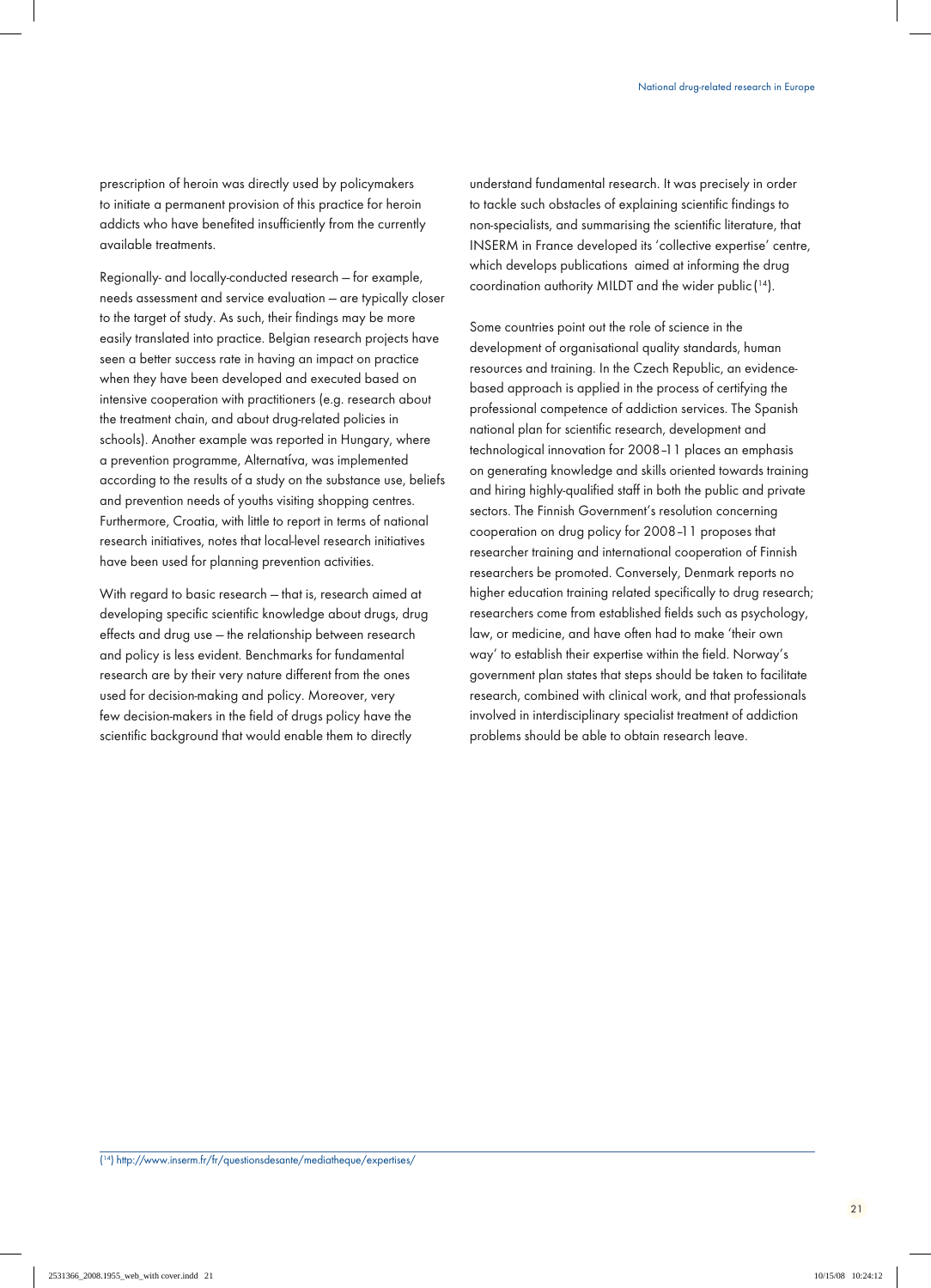# Drug-related research dissemination

Translating research findings into practice, be it in designing, implementing and evaluating interventions or in policymaking, has been addressed in many scientific fields and by many authors. An important part of this process is making sure that appropriate mechanisms are in place to reach all target audiences and that they are well-suited to the varying needs of the different partners and stakeholders.

In 1996, the Kenis report recorded that 'mechanisms for exchanging research results between researchers' existed in all the 15 EU Member States within the study (Kenis, 1996). Regular conferences and workshops were reported in almost all of these countries. Many of them also reported the existence of research networks as an important mechanism for sharing research results. At that time, 12 drug research scientific journals were listed in 10 of the 15 Member States, but no information was available on the number of published articles in those or other international scientific journals. The existence of the EMCDDA's Reitox national focal points was acknowledged as a positive factor in bringing together researchers and policymakers at national level.

In 2007, the 27 reporting countries describe a considerably more diversified dissemination infrastructure, which now includes a multitude of peer-reviewed and non-peer reviewed journals, newsletters and professional magazines, libraries and documentation centres, annual national reports, dedicated websites, professional and scientific conferences, and press conferences, to name those more frequently cited.

Building on the role identified in 1996, institutions hosting the Reitox national focal points play an important part in disseminating research results in all the reporting countries. National focal points' networks and websites are frequently used for disseminating research findings in addition to scientific and professional journals. They are also responsible for drafting the annual national reports commissioned

by the EMCDDA( 15), and in many cases host libraries and documentation centres, publish newsletters, manage dedicated websites, link with the media and are involved in the organisation of national and international drug-related conferences. In particular, NFPs may play a role in 'making sense' of scientific literature for policymakers, by publishing information of a synthetic, summarised nature, such as literature reviews and policy briefings.

## Drug-related journals

Dissemination of drug-related research findings is mainly achieved through the publication of articles in peer-reviewed journals. 27 drug research specialised peer-reviewed journals were reported in 2007, more than twice as many as in 1996 (Kenis, 1996). These journals are mainly published in each country's national language and many have a national focus but most publish English abstracts and many of them welcome European and international contributions. While most of these journals focus on addiction in general, and may include articles on alcohol problems, gambling or eating disorders, three of them focus more on illicit drug problems (Salud y Drogas, Psychotropes and Toxicodependências), three others on more specific areas within drugs (Drugs: education, prevention and policy, The International Journal of Drug Policy and Mental Health and Substance Use: Dual Diagnosis) and one of them addresses solely the toxicological dimension of drugs (Annales de toxicologie analytique).

However, distribution of journals is not identical across all reporting countries. In fact, only 12 Member States publish at least one drug research specialised journal, and more than half of the reported journals are concentrated in only four Member States (Germany, Spain, France and the UK). The fact that some countries do not publish their own drug research specialised peer-reviewed journals may indicate a collaborative effort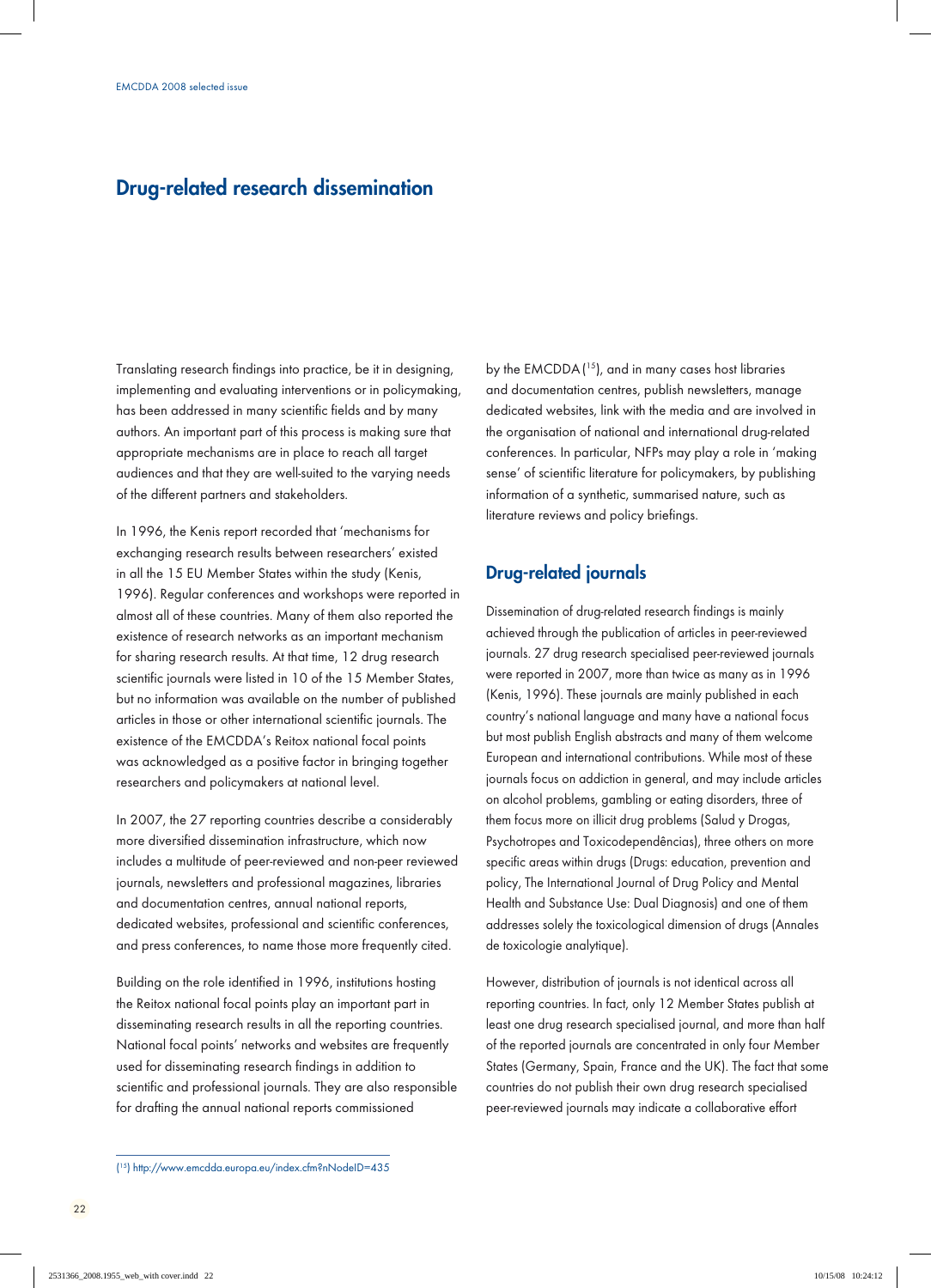amongst different countries. For example, the Nordisk alkohol & narkotikatidsskrift (NAT) is a supranational journal, that is published in Finland but features articles in Danish, Swedish, Norwegian and English and is the main drug-related peerreviewed journal in the Nordic countries. However, more often it indicates that a significant number of EU countries do not have a national drug research specialised journal, in which scientific articles can be published in their own language. This might be an obstacle to the dissemination of research findings, and therefore to their impact in practice and policymaking.

A higher number of journals may not necessarily facilitate better research: there may exist some overlap among journals, making tracing the results of research more difficult, as researchers compete to be published across a range of journals. The visibility of articles within international, typically Internet-based, databases may also play a role in the impact of research beyond national borders. There may be some imbalance between European countries with a longer and richer research tradition, and those which are seeking to establish a wider audience for their research results. This has an impact on the definition of drug-related problems, appropriate policies and responses, and the identification and prioritisation of research questions and procedures. Some non-English drug-related journals offer abstracts in English (see Table 2), and this may play a role in making results available to a wider public. Yet other factors may come into play, such as whether libraries at universities or on a national level subscribe to a full – or partial – set of journals. Researchers seeking to conduct literature searches 'without blind spots' may be helped by increased consistency in bibliographic recording, and wider, cross-country coverage within bibliographic databases. Thus librarianship has a role to play. Emergent specialised databases which focus on addiction- and drug-related research, may offer researchers better access to information than a more general approach using broader scientific databases such as PubMed and Web of Science.

Other peer-reviewed journals from a wide array of disciplines, ranging from public health to sociology or natural sciences. and professional journals, are also important dissemination channels for researchers wishing to publish drug-related research findings. More than 100 such European journals reportedly published drug-related articles in 2006.

For the purposes of this Selected issue, a corpus of journal articles and other references, supplied by national focal

points, was used to assess common themes and topics of research. The selection criteria stipulated articles published in 2006 by European researchers on illicit drugs. Out of 288 classified articles, 65 related to research on prevalence, incidence and patterns of drug use; 81 to research on responses to the drug situation; 51 to research on determinants of drug use and risk/protective factors; 29 to research on consequences of drug use; and 62 to research on drug mechanisms and effects (Figure 3).

This corpus of articles suggests that scientific publishing on drugs offers a balanced mix of themes and topics. However, it also showed a different picture when compared to the finding, in the previous section, concerning the distribution by categories of the main research projects (Figure 2). Possible explanations are a stronger tradition of scientific publishing in biomedical and behavioural sciences, coupled with the fact that epidemiological studies often are government-funded: they are, as such, published as grey literature — mainly reporting on statistics, as opposed to analysis and recommendations— and may be used more rarely as a basis for scientific articles.

Most of these articles were published in English language journals, mainly from the United Kingdom and North America. However, many were also published in the respective national languages of the country of publication. The Netherlands and the United Kingdom lead the list, with 77 published articles each. The Czech Republic, Belgium, Germany, Ireland, Austria, Poland and Portugal, Sweden listed between 21 and 10 articles. Estonia, Greece, Lithuania and Luxembourg, Hungary, Slovakia, Slovenia, Finland and Norway each mentioned 8 articles or fewer. Some countries were not able to report on this item, and many reported that the information available might not be comprehensive since there is no central register of this type of information. Thus the corpus of references reported to the EMCDDA is incomplete and underestimates the total number of drug-related scientific articles published in 2006 by European researchers in international peer-reviewed journals.

It is important to note that non-peer reviewed journals and professional magazines and newsletters complement peerreviewed journals, and also play an important role in all countries. This may be particularly the case in those countries where peer-reviewed journals are not widely available, or drug-related research is still at an earlier stage of development.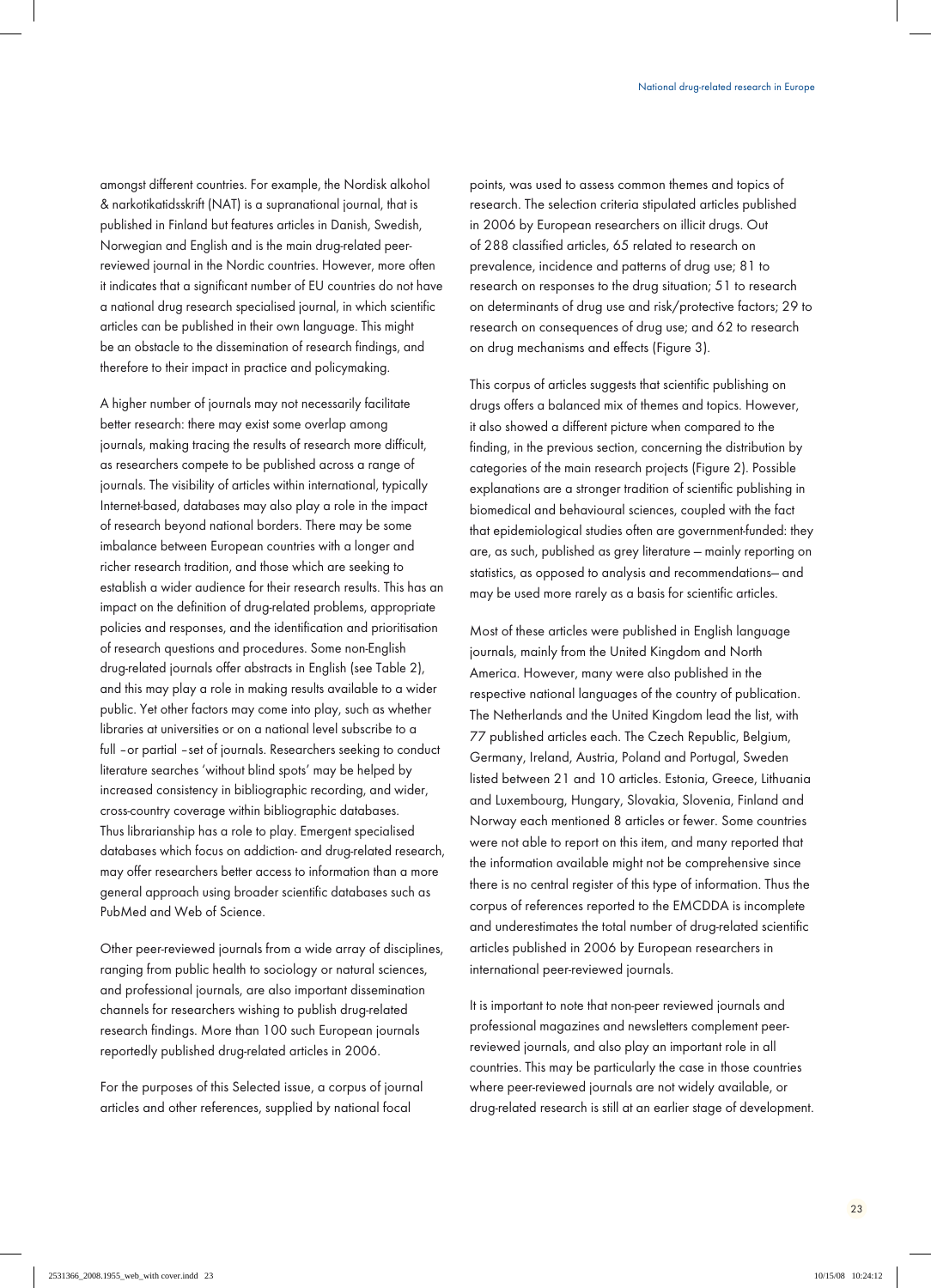| Table 2: Drug research peer-reviewed journals in Europe (16) |                                                    |                                                                     |                                                                                           |  |  |  |
|--------------------------------------------------------------|----------------------------------------------------|---------------------------------------------------------------------|-------------------------------------------------------------------------------------------|--|--|--|
| <b>Country of origin</b>                                     | Journal                                            | Language(s)                                                         | Website                                                                                   |  |  |  |
| Czech Republic                                               | Adiktologie                                        | Czech with English abstracts                                        | http://casopis.adiktologie.cz                                                             |  |  |  |
| Germany                                                      | <b>Addiction Biology</b>                           | English                                                             | http://www.blackwellpublishing.com/editors.<br>asp?ref=1355-6215&site=1                   |  |  |  |
|                                                              | <b>European Addiction Research</b>                 | English                                                             | http://content.karger.com/ProdukteDB/produkte.asp?A<br>ktion=JournalHome&ProduktNr=224233 |  |  |  |
|                                                              | Sucht                                              | German with English abstracts                                       | http://www.neuland.com/index.php?s=sen&s2=prf                                             |  |  |  |
|                                                              | Suchtmedizin in Forschung und<br>Praxis            | German with English abstracts                                       | http://www.ecomed-medizin.de/sj/sfp/startseite                                            |  |  |  |
|                                                              | Suchttherapie                                      | German with English abstracts                                       | http://www.thieme.de/fz/suchttherapie/index.html                                          |  |  |  |
| Greece                                                       | Exartisis                                          | Greek and English                                                   | http://www.exartiseis.gr/index.asp                                                        |  |  |  |
|                                                              | Stigma                                             | Greek                                                               |                                                                                           |  |  |  |
| Spain                                                        | <b>Adicciones</b>                                  | Spanish                                                             | http://www.adicciones.es                                                                  |  |  |  |
|                                                              | Revista Española de Drogode-<br>pendencias         | Spanish                                                             | http://www.aesed.com/publicaciones.htm                                                    |  |  |  |
|                                                              | Salud y drogas                                     | Spanish, English and French                                         | http://inid.umh.es/inicio.asp?mod=revista&ct=portada.<br>asp                              |  |  |  |
|                                                              | Trastornos Adictivos                               | Spanish                                                             | http://www.doyma.es                                                                       |  |  |  |
| France                                                       | Alcoologie et addictologie                         | French with English abstracts                                       | http://www.sfalcoologie.asso.fr/page.php?choix=B1                                         |  |  |  |
|                                                              | Psychotropes                                       | French with English abstracts                                       | http://www.cairn.info/revue-psychotropes.htm                                              |  |  |  |
|                                                              | Annales de toxicologie analy-<br>tique             | French and English with English<br>abstracts                        | http://www.sfta.org/ATA/ATAintro.html                                                     |  |  |  |
| Hungary                                                      | Addiktológia                                       | Hungarian with English abstracts                                    | http://www.addictologia.hu                                                                |  |  |  |
| Austria                                                      | Wiener Zeitschrift für Suchtforsc-<br>hung         | German with English abstracts                                       | http://www.api.or.at/wzfs/                                                                |  |  |  |
| Poland                                                       | Alcoholism and Drug Addiction                      | Polish with English abstracts                                       | http://www.ipin.edu.pl/ain/en/aboutus.php                                                 |  |  |  |
| Portugal                                                     | Toxicodependências                                 | Portuguese with English and<br>French abstracts                     | http://www.toxicodependencias.pt                                                          |  |  |  |
| Slovakia                                                     | Alkoholizmus a drogové<br>závislosti               | Slovak with English abstracts                                       |                                                                                           |  |  |  |
| Finland                                                      | Nordisk alkohol & narko-<br>tikatidsskrift (NAT)   | Danish, Norwegian, Swedish and<br>English with abstracts in English | http://nat.stakes.fi/EN/nordicstudies.htm                                                 |  |  |  |
| <b>UK</b>                                                    | Addiction                                          | English                                                             | http://www.addictionjournal.org/                                                          |  |  |  |
|                                                              | Addiction Research and Theory                      | English                                                             | http://www.tandf.co.uk/journals/titles/16066359.asp                                       |  |  |  |
|                                                              | Drugs: education, prevention<br>and policy         | English                                                             | http://www.tandf.co.uk/journals/titles/09687637.html                                      |  |  |  |
|                                                              | The International Journal of<br>Drug Policy        | English                                                             | http://www.elsevier.com/wps/find/journaldescription.<br>cws_home/600949/description       |  |  |  |
|                                                              | Mental Health and Substance<br>Use: Dual Diagnosis | English                                                             | http://www.tandf.co.uk/journals/rmhs                                                      |  |  |  |
|                                                              | The Journal of Substance Use                       | English                                                             | http://www.informaworld.com/smpp/title~db=all~<br>content=t713655978~tab=sutmmary         |  |  |  |

( 16) A list of addiction journals, both in Europe and worldwide, together with submission guidelines and editorial overviews, is provided by the resource list of the International Society of Addiction Journal Editors, available at: http://www.parint.org/isajewebsite/isajebook/appendix\_a\_web.pdf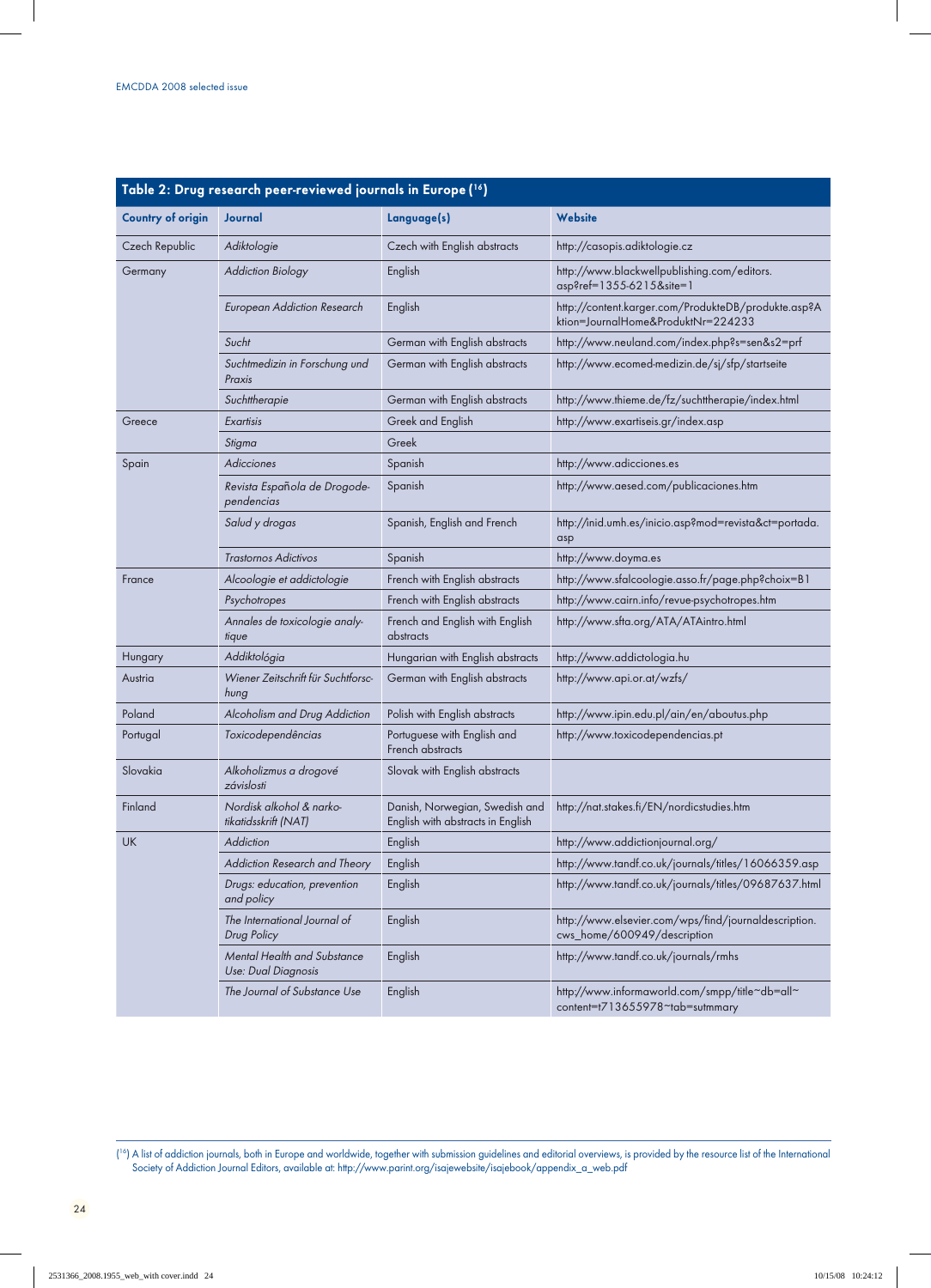#### Internet and dedicated websites

In 1996, electronic dissemination channels for drug-related research findings such as electronic mailing lists, e-mail or dedicated websites did not play a significant role. In 2007 all reporting countries report the use of electronic channels to disseminate results and findings from studies. While, in 1995, the British Medical Journal (BMJ) was the first general medical journal to launch itself in cyberspace (BMJ, 1995) and Addiction went online in 1997, today most scientific journals are published electronically. Nonetheless, there may be a need for awareness-raising about the research tools and web databases available to researchers.

This significant new development shows that stakeholders in this field have taken advantage of new communication technologies and a wide array of easily accessible websites, databases, and portals on drug-related research are now available ( 17). These new dissemination channels make more information available to more people in real time and at the click of a button. However, it has been suggested that they have also promoted an exponential growth of low-quality, pseudo-scientific information that is difficult to filter for the less knowledgeable public. After a period of enormous development and publication in this area, the time may have come to think of coordination and validation mechanisms, which may in the future add value to the information published in these media.

#### Other dissemination channels

Libraries and documentation centres are also important means for communicating research findings to different audiences. Over 40 European alcohol and drug-related documentation centres across Europe are organised in European Association of Libraries and Information Services on Alcohol and other Drugs (ELISAD) (<sup>18</sup>). In addition, the Greek national focal point maintains the Greek Bibliography on Drugs, a collection of drug-related scientific papers, published in journals or delivered in conferences by Greek experts. Ireland provides a publicly available electronic library of Irish drugs research, which serves as an important element in the information infrastructure supporting research. On its website, the Portuguese national focal point provides updated information about drug research in Portugal, together with reports of past and current projects.

Conferences organised by national or regional authorities or by professional organisations are important arenas for disseminating new knowledge to specific target groups. For example, in the Czech Republic, 'alcohol and toxicomania' ('AT') conferences have existed for 47 years. In France clinical psychologists' associations have taken the initiative of organising consensus conferences, which focus on therapeutic strategies for specific target groups. In the Netherlands, the development of multidisciplinary, evidence-based guidelines for good practice have proven an important means to disseminate and implement research findings. Such guidelines are integrated into professional training, with patient versions of guidelines being published, often in electronic format. Finally, Reitox national reports, newsletters and media relations activities are mentioned as important vehicles for disseminating research conclusions.



#### **Figure 3:** Categorisation of 70 main drug-related research structures reported to the EMCDDA

( 17) An extensive list of websites dedicated to disseminating research results in several reporting countries is available at http://www.emcdda.europa.eu/themes/research ( 18) http://www.elisad.eu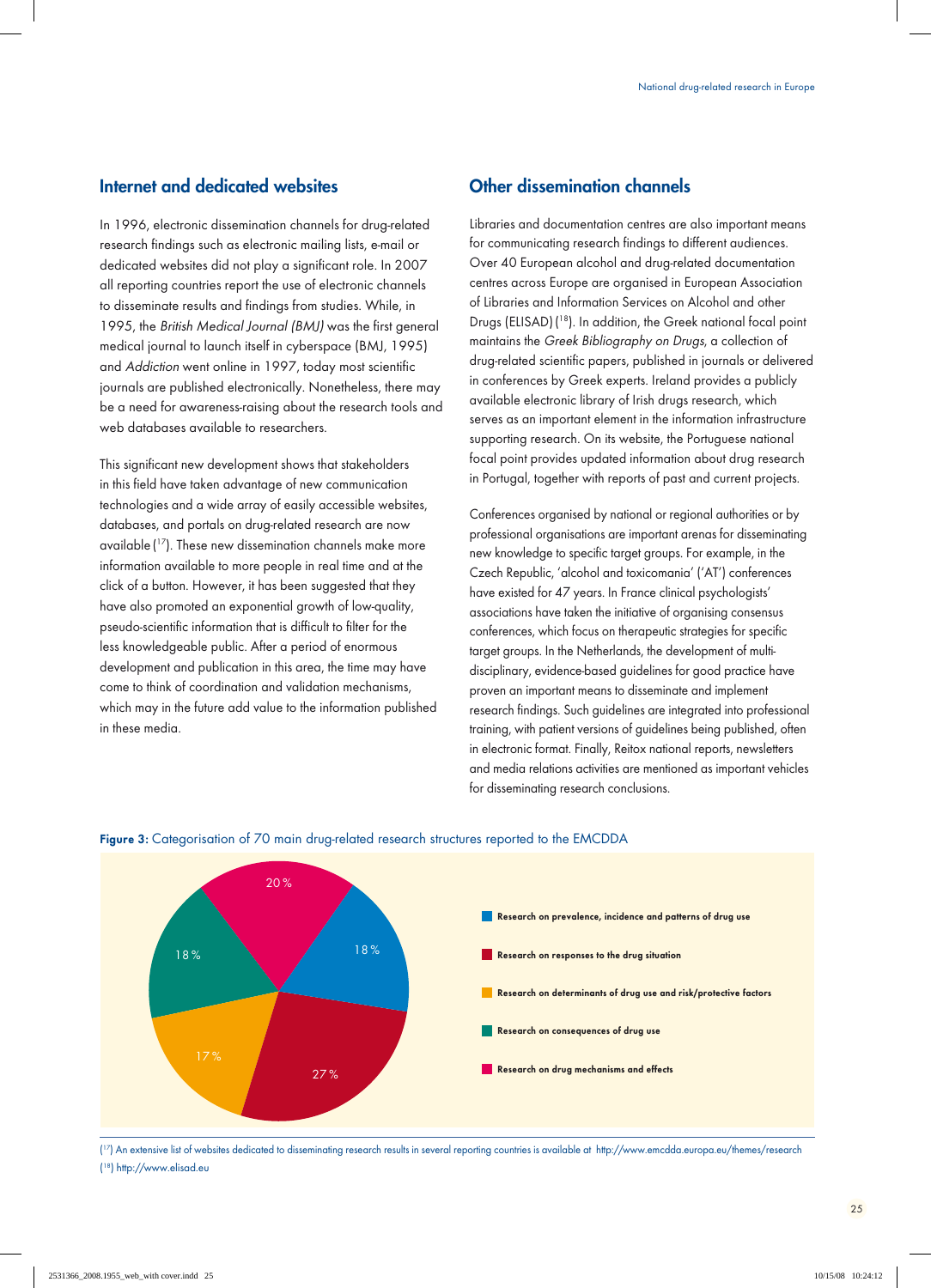# **Conclusions**

#### 12 years later, where are we now?

The conclusions of the 1996 European Commission– EMCDDA joint seminar state that more research was needed in a number of areas. These were: drug policies and strategies, treatment, risk factors, aetiology , socio-economic aspects, supply of drugs, prevalence, incidence and patterns of use and prevention. Priority cross-cutting needs were also defined, namely: (i) defining research priorities in terms of research questions rather than in terms of research disciplines; (ii) the value of cross-national and comparative studies; (iii) the comparability of research methods and research instruments; (iv) the importance of qualitative research; (v) the relevance of outcome and cost-effectiveness studies; (vi) the role of multi-factorial and therefore multi-disciplinary and inter-disciplinary studies. In addition, the conclusions also underlined the importance of support structures and mechanisms, which were deemed to be crucial for the effective implementation of the research needs.

The situation, 12 years later, seems to have developed along these lines. 25 EU Member States, Norway, Croatia and Turkey are today reporting on drug-related research projects and scientific outputs that include all the above areas and cross-cutting needs. Most countries also report relatively stable support and funding structures at the national level, though significant differences exist among them, and concerns about funding availability and sustainability are expressed.

The areas which have shown more visible progress in terms of research efforts are prevalence, incidence and patterns of use: in these areas, all countries now have recent or ongoing projects. Other key areas cited include the evaluation of interventions (mainly treatment, prevention and drug policies and strategies), together with economic aspects of drug policy. As for the cross-cutting needs mentioned above, the Reitox national focal points currently report national data to the EMCDDA using instruments and methods that promote data comparability and reliability, and using cross-national comparative studies, such as ESPAD. Qualitative research is

also routinely undertaken by a large number of countries in Europe. Furthermore, cost-effectiveness studies were listed as a priority by a number of the reporting countries, and a multiand inter-disciplinary approach is generally accepted as a means to build understanding of the complex phenomenon of drug use and abuse. However, with regard to multidisciplinary approaches, concerns were expressed that their practical application is not always straightforward or feasible.

The present review also confirms the three-stage 'sequencing' in the development of national drug-related research which was already noted by Kenis in 1996. A political need for drugrelated research stems from a more general desire to set up basic indicators for monitoring the drug situation. Thus those countries which report a more recent tradition of drug-related research mainly focus on epidemiological surveys and indicators, and other quantitative methods for estimating drug use. Later, research requirements expand to embrace not only to the use of drugs, drug-related harm and the study of services, but also to evaluating policy and measures. In a third stage, research areas and topics may be further diversified to include social, psychological, medical and biological mechanisms behind drug use.

Another area which has developed significantly in the past decade is the dissemination of research. In comparison to 1996, not only did the number of drug research journals increase, many of them peer-reviewed, but also new dissemination channels, notably those based on the Internet, have developed and have made access to research findings easier, quicker and available to a wider public. Considerable efforts have been made to bridge the gap between research, policy and practice, as the evidence-based approach to national strategies and action plans demonstrates. Nonetheless, more needs to be done to ensure the timely and practical implementation of state-ofthe-art research findings in all the areas and disciplines that currently address drug-related research.

Significant limitations and gaps still exist, however. New challenges are arising as demands on the evaluation of interventions and policy design and implementation are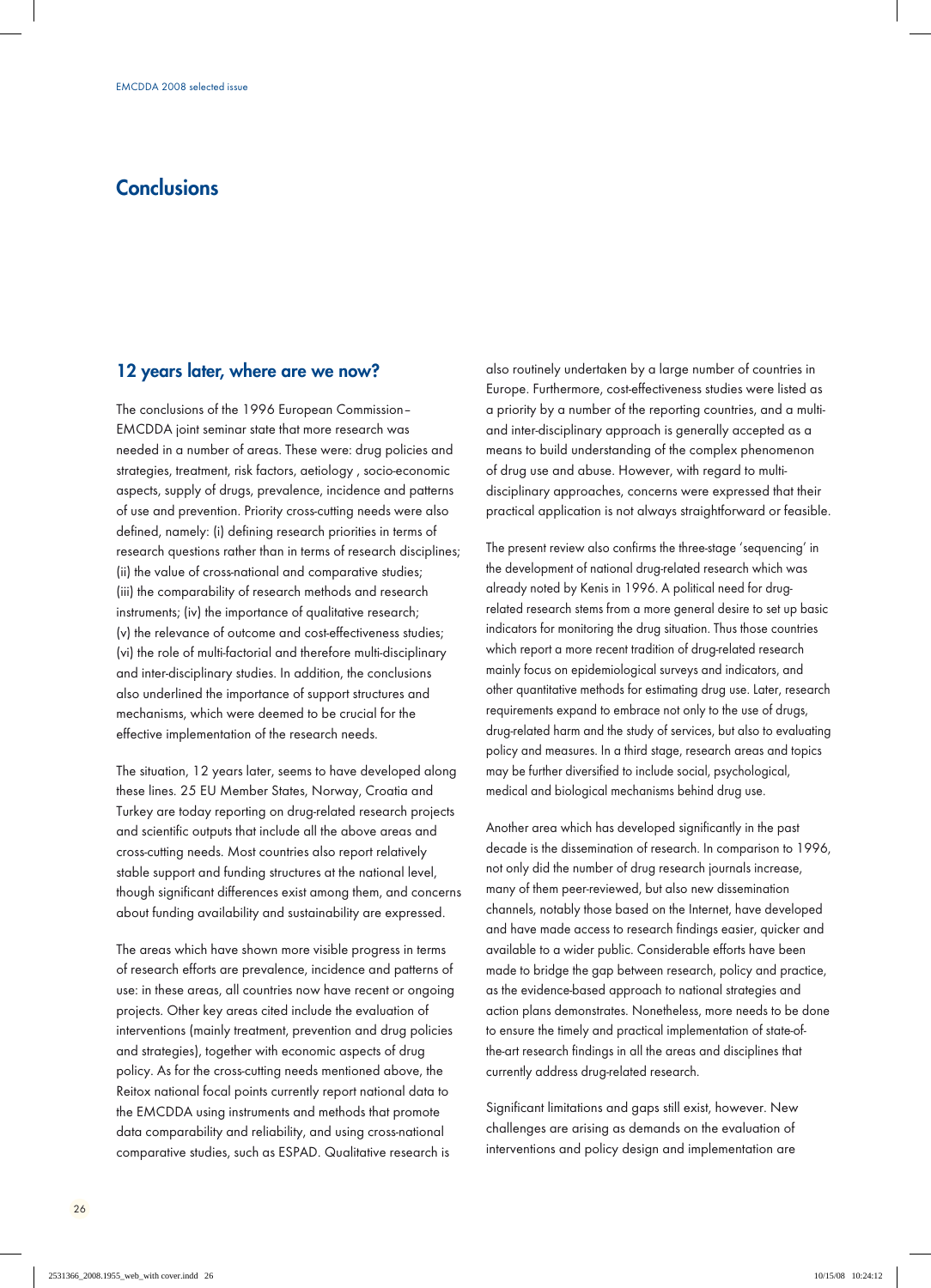brought to the fore. Funding available for large-scale drugrelated research projects — such as longitudinal studies or general population surveys but also important basic

research — is still limited. Finally, investments in specialised university education and research training are needed in most countries, in order to attract young researchers to the field.

#### A few examples of good practice in European drug-related research

The European School Survey Project on Alcohol and Other Drugs (ESPAD) is a collaborative effort of independent research teams and the largest cross-national research project on adolescent substance use in the world. The ESPAD network includes about 40 researchers (and their institutions) and is coordinated by the Swedish Council for Information on Alcohol and Other Drugs (CAN).

In France, critical analyses of available knowledge are regularly commissioned by MILDT, the national drug coordination body, and carried out by multidisciplinary scientific teams. These collective assessment exercises are then presented to the French authorities. They encourage the emergence of shared viewpoints and highlight knowledge gaps.

In the Netherlands multi-disciplinary guidelines are developed by using research findings to formulate recommendations for good practice or evidence-based work. An implementation committee oversees that these guidelines are used as tools in professional training and that their implementation is evaluated.

In Spain, the Addictive Disorders Network (RTA) was set up in 2002 to bring together different types of research and to facilitate the use of research results into clinical practice. This network, which also makes drug-related training available, currently includes 22 research teams from seven autonomous regions in Spain.

#### Future developments in drug-related research

Comparing the 1996 and 2007 findings, it is clear that the situation concerning drug-related research in Member States has developed in a positive way. Nonetheless, research must be further consolidated, particularly as regards its sustainability, training for young researchers and the harmonisation of monitoring instruments. It is hoped that the upcoming European Commission-funded study A comparative analysis of research into illicit drugs in the EU will enrich this overall picture, by providing an in-depth European overview with international comparisons, as well as recommendations on options for strengthening the drug-related research infrastructure in the EU.

One of the major priorities for all types of research seems to be knowledge transfer between (i) disciplines within the scientific community (ii) science and decision-making, and (iii) research and practice. Involving different stakeholders in the process of setting priorities for drug-related research and — ideally — including them as partners in research projects, is likely to encourage this transfer. There is a need to finding appropriate mechanisms for regularly updating university education and on-the-job training curricula, to reflect state-of-the-art research. Other, more practical, tools such as

synthetic reports targeted to decision-makers, or guidelines for practitioners based on the latest scientific evidence, may also play a significant role in bridging gaps between research, practice and policy. Indeed, such publications of a review nature — literature reviews, policy briefings and guidance etc. — may play a more important role in translating policy into practice than scientific journals alone.

On the other hand, though research into the areas of information dissemination and implementation has been increasing, more evaluation studies in these areas are needed, namely to help 'clarify the circumstances that are likely to modify the effectiveness of a [dissemination] intervention' (Bero 1998). One way forward for overcoming limitations and gaps in drug-related research may be to promote national research networks, which are dedicated not only to disseminating research findings, but also to influencing national priorities and organising funding.

As regards future developments in specific areas, the Research Platform of the Pompidou Group of the Council of Europe recently published two studies on current themes and future developments for psychosocial and biomedical drug-related research. These suggest, amongst other conclusions, that in the area of psychological drug-related research, more studies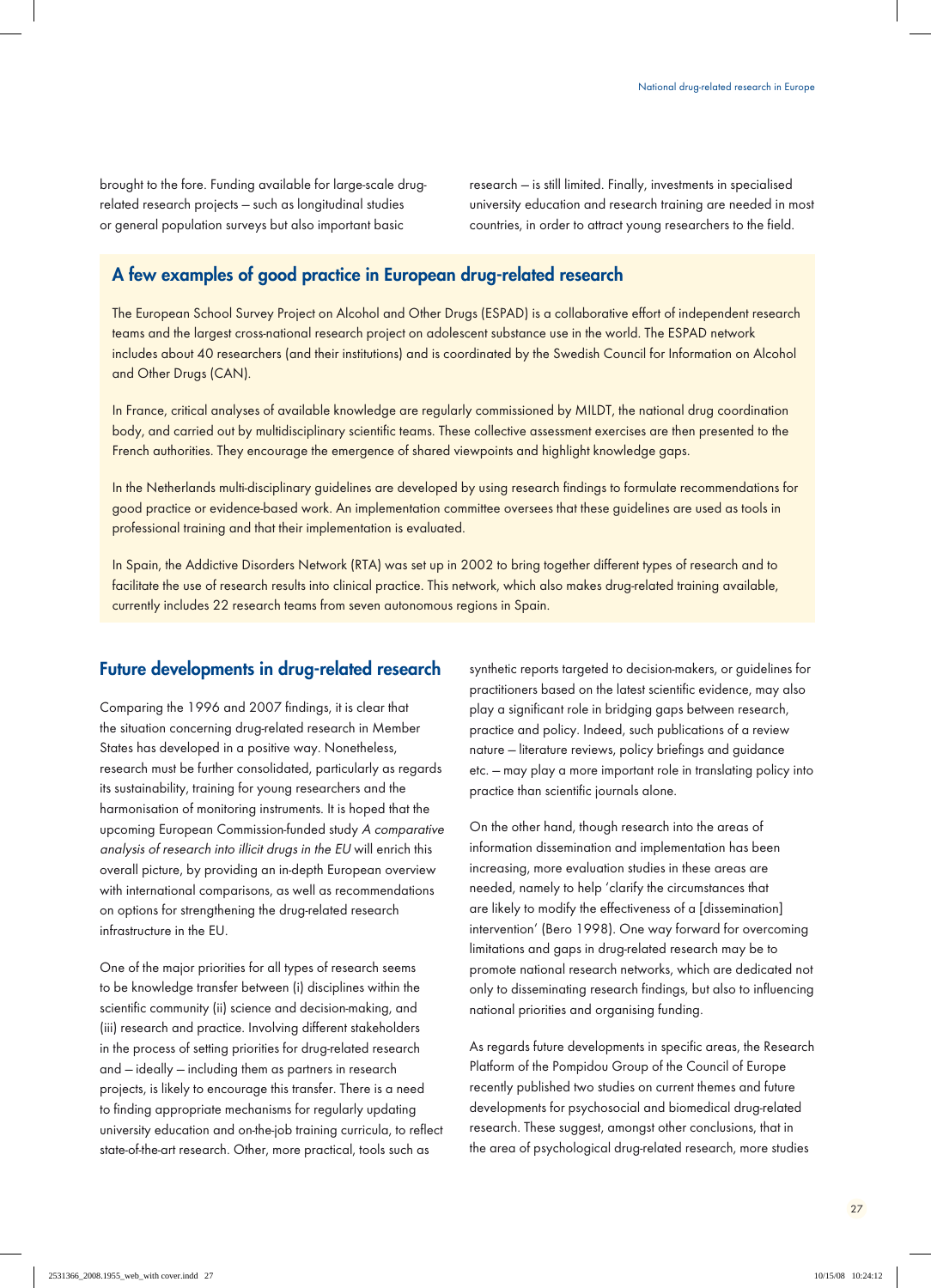are needed on the impact of personality traits and pathologies related to drug abuse (e.g. impulsivity, sensation-seeking, as well as drug expectancies) (Negreiros, 2006). They also suggest that physical and psychiatric co-morbidity, ethical considerations and academic training should be priorities for biomedical drug-related research (Muscat, 2006).

Other authors have suggested priorities for other research disciplines and areas. A recent publication on the epidemiology of drug abuse (Sloboda, 2005) suggests that research is needed to help clarify how distant, longer-term factors may affect closer, shorter-term factors that influence substance use or abuse. This publication also argues that the promotion of multidisciplinary approaches and the harmonisation of concepts and methodologies also be listed priorities for future drug-related research. Another recent study (Nowotny, 2005) discusses research concerns at a more general level: future priorities in applied research might be influenced by identified trends in general research. These may include: an increased attempt of steering research priorities at supranational and national levels (e.g. the influence of the EU and/or national strategy and action plans on drugs on research priorities); the increased commercialisation of research (such as funding by the pharmaceutical industry in specific research areas); and the increased accountability of science through efforts to evaluate its effectiveness and assess its quality.

However, only a limited number of publications exist of a forward-looking or prescriptive character with regard to drugrelated research. There may be other areas where research

efforts might be strengthened. These include, for example, the increased availability of research into criminology and the law enforcement area; analysis of long-term developments in drug use, especially research which leverages non-subjective sampling, ever-improving sets of historical data and a gradual shift towards more cross-national studies.

Diversity may be a strength for European research. The existence of different types of research approaches across different Member States, or within specific Member States, can stimulate creativity and diversity in research, and may lead researchers to discover new approaches, or to question long-held assumptions. The more different types of research and research approaches are combined, the more comprehensive insights will be possible in understanding drug use and its consequences.

Tactical efforts channelled into specific areas may prove successful. Promotion of coordination, and the dissemination of information in an appropriate format, are vital. In order to build on investments made in the past, and to retain talent and expertise, goodwill is currently needed to ensure that research is planned, and financed, that is to be sustainable well into the future. Finally, a multidisciplinary approach, one that is able to engage researchers and stakeholders across ministerial, academic or country borders, must be a priority.

Regular overviews and monitoring of drug-related research, based on more harmonised data, may be helpful in keeping all stakeholders informed on future developments in the area and in identifying limitations, gaps and priorities for the future.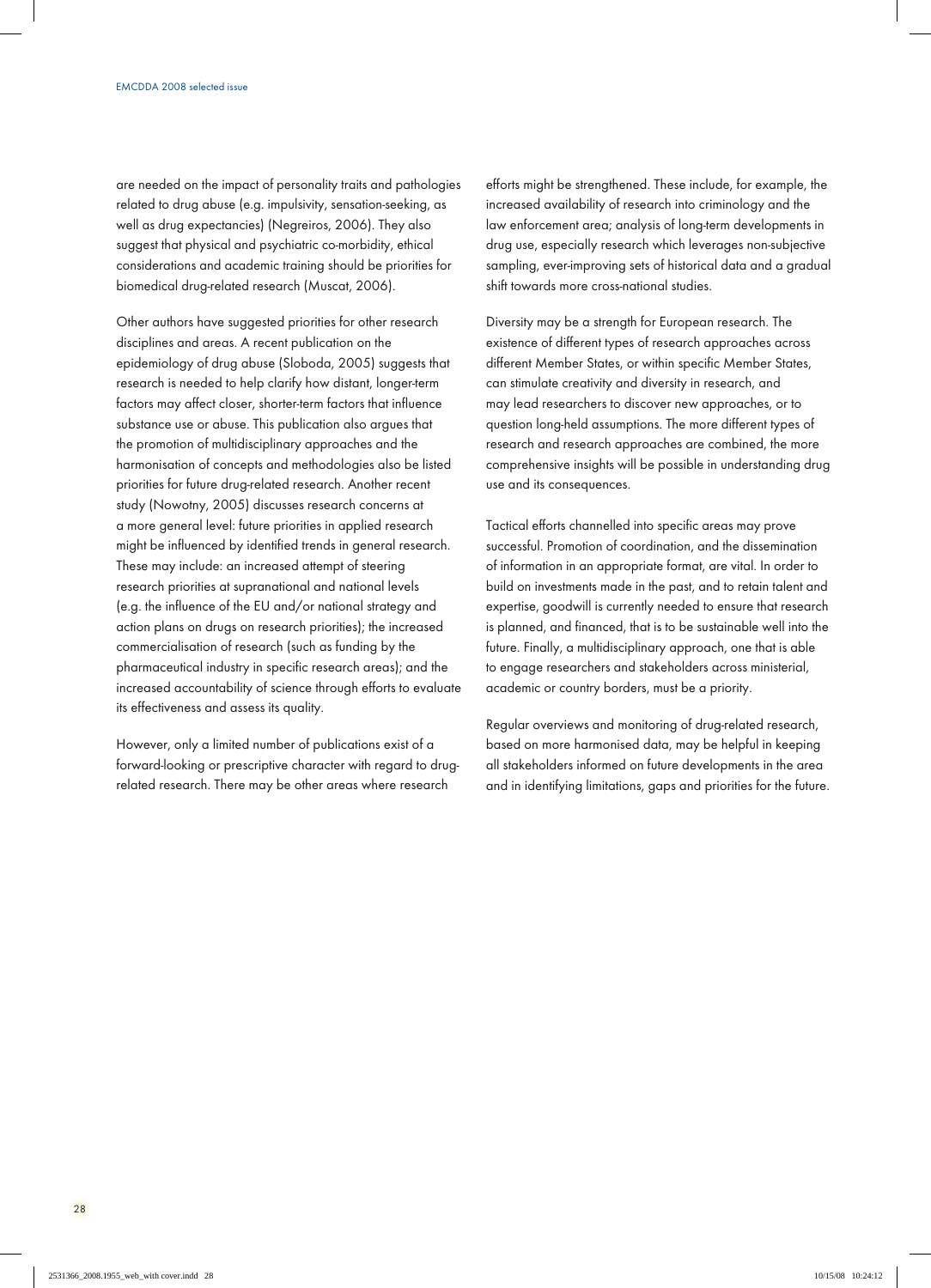## References

Aguilar-Gaxiola, S. et al. (1998), 'Illicit drug use research in Latin America: epidemiology, service use and HIV', Drug and Alcohol Dependence 84, Supplement 1, pp.S85–S93.

Bero, L. et al. (1998), 'Closing the gap between research and practise: an overview of systematic reviews of interventions to promote the implementation of research findings', British Medical Journal, 317, pp. 465–8.

British Medical Journal (1995), 'BMJ on the internet, Editorial', British Medical Journal, 310, pp.1343–1344.

Canadian Institutes of Health Research. (2005), Strategic initiative - research in addictions: innovative approaches in health research, http://www.cihr-irsc.gc.ca/e/25700.html (accessed 22.04.2008).

DGXII/Irish Presidency. (1996), Drugs. Research related initiatives in the European Union, Supporting documentation: Research on the medical, socio-economic and detection aspects of drug abuse, European University Institute, Florence.

EMCDDA (2000), Understanding and responding to drug use: the role of qualitative research, OPOCE, Luxembourg.

EMCDDA (2008), Towards a better understanding of drug-related public expenditure in Europe, OPOCE, Luxembourg.

Fillieule, O. (1996), Drugs. Research Related Initiatives in the European Union, Criminological research, European University Institute, Florence.

Fountain, J. and Griffiths, P. (1999), 'Synthesis of qualitative research on drug use in the European Union: report on an EMCDDA project', European Addiction Research, 5, pp. 4–20.

GENADDICT (2008), Genomics, mechanisms and treatment of addiction, http://www.surrey.ac.uk/genaddict (accessed: 28.5.2008).

Hartnoll, Richard (2004), Drugs and drug dependence: linking research, policy and practice, Council of Europe, Strasbourg.

Kenis, Patrick (1996), Drugs. Research Related Initiatives in the European Union, Comparative Report, European University Institute, Florence.

Lenke, Leif, Olsson, Börje (1998) 'Drugs on prescription – The Swedish experiment of 1965–67 in retrospect', European Addiction Research, 4, pp. 183–189.

Muscat, Richard. (2006), Biomedical research in the drugs field: current themes, new methodologies, developments and considerations, Council of Europe Publishing, Strasbourg.

National Institute on Drug Abuse (2008), NIDA's Draft Strategic Plan, http://www.nida.nih.gov/StrategicPlan/Index.html (accessed 11.1.2008)

Negreiros, Jorge (2006), Psychological drug research: current themes and future developments, Council of Europe Publishing, Strasbourg.

Nowotny, H. et al. (2005), ' Re-thinking science: mode 2 in societal context', in: Carayannis, E., Campbell, D. (eds), Knowledge creation, diffusion and use in innovation networks and knowledge clusters, Greenwood Publishing Group, Westport, pp. 39–51.

Reitox National reports 2007.

Sloboda, Z. (2005), 'Defining and measuring drug abusing behaviours', in: Epidemiology of drug abuse, Sloboda, Z. (ed.) Springer, New York, pp. 3–14.

Van Lindt, H. (1993), Drug research in the EC Member States and cross-border networks of researchers: Instruments of an anti-drug strategy? European Commission/EMCDDA, Unpublished paper, Florence.

Uchtenhagen, A. (1996), Drugs. Research related initiatives in the European Union, Scientific research on illicit drugs at European level: state of the art and future needs, European University Institute, Florence.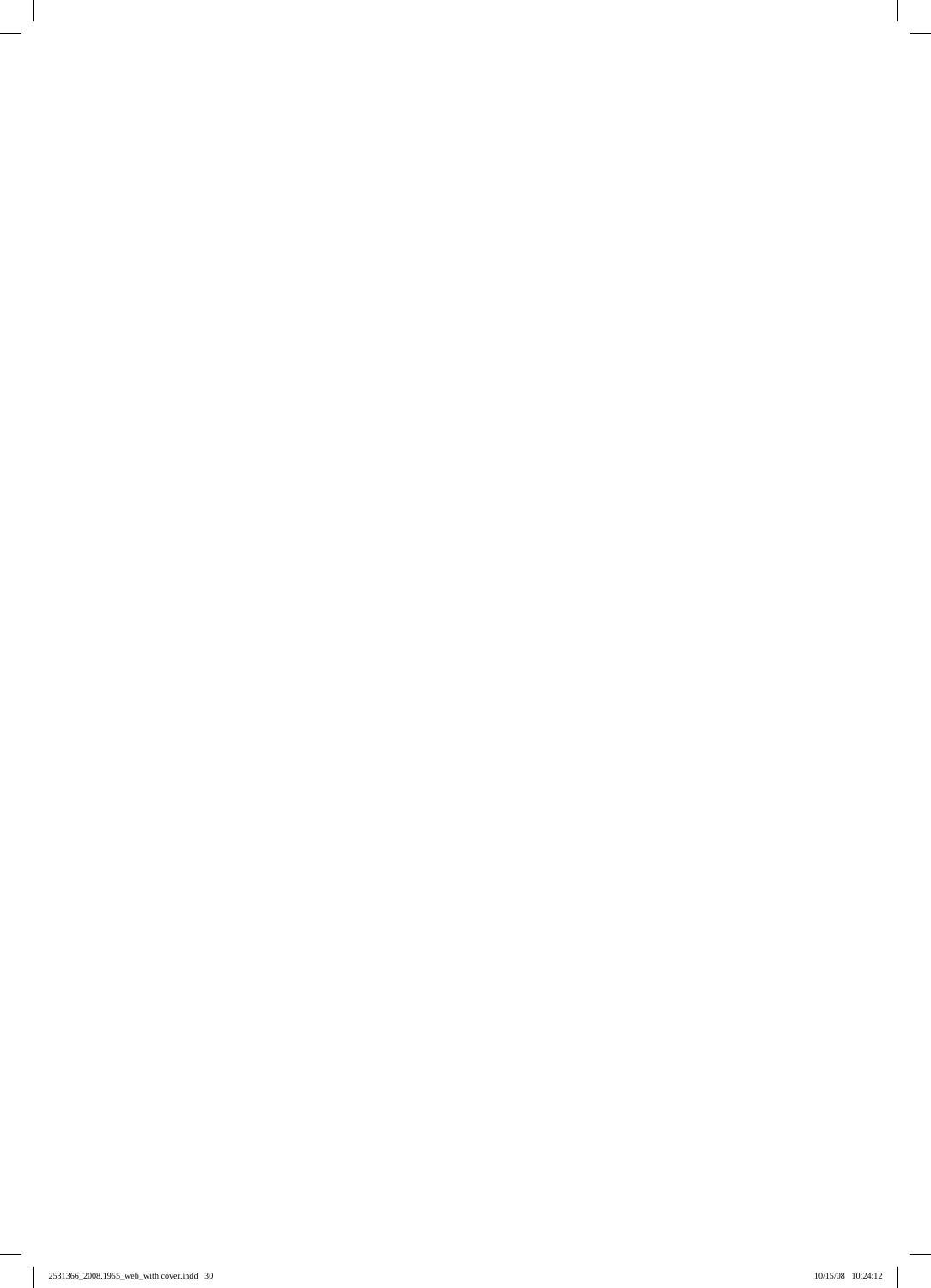European Monitoring Centre for Drugs and Drug Addiction

#### **EMCDDA 2008 selected issue — National drug-related research in Europe**

Luxembourg: Office for Official Publications of the European Communities

2008 — 29 pp. — 21 x 29.7 cm

ISBN 978-92-9168-342-0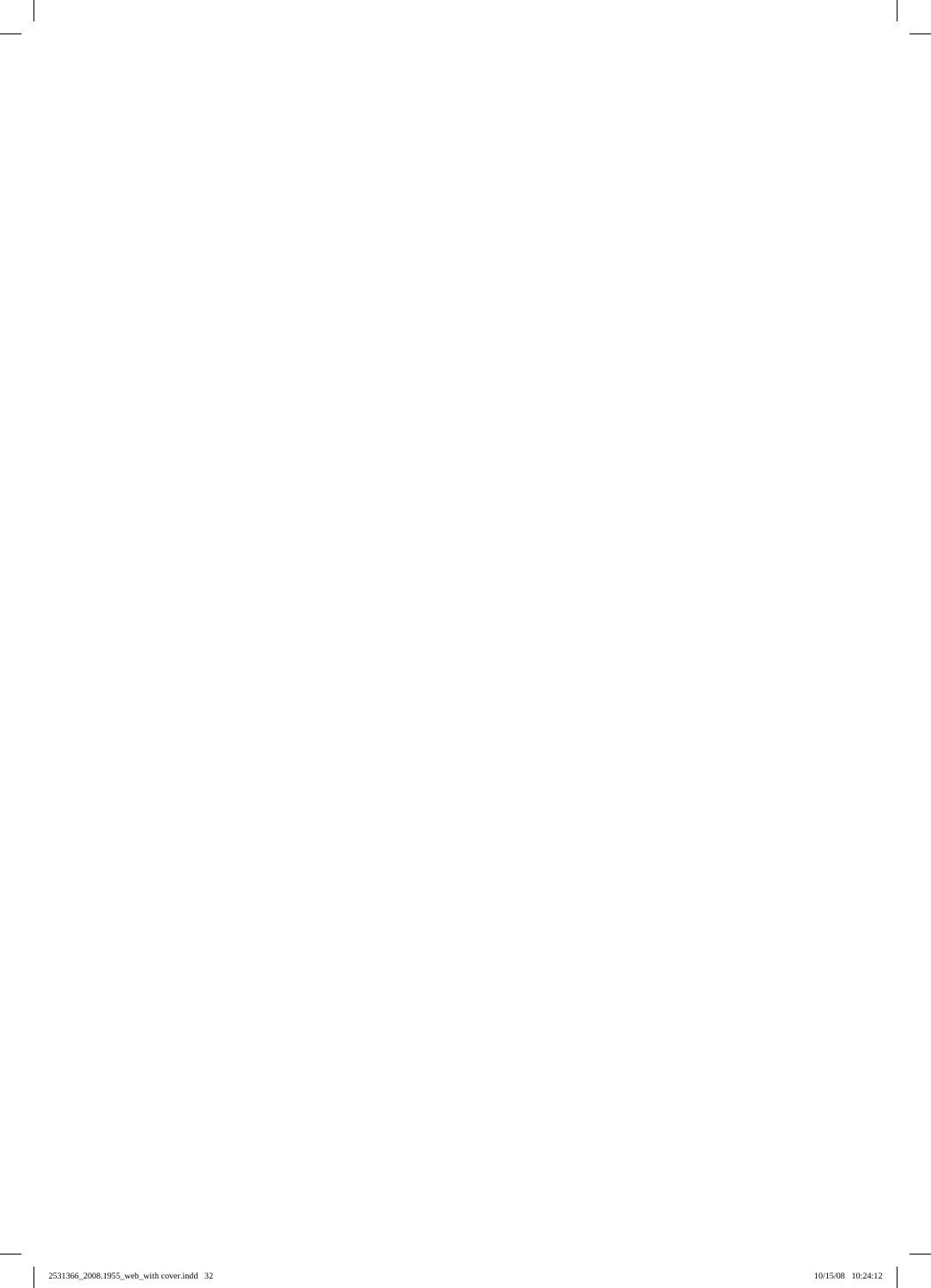# How to obtain EU publications

Our priced publications are available from EU Bookshop (http://bookshop.europa.eu/), where you can place an order with the sales agent of your choice.

The Publications Office has a worldwide network of sales agents. You can obtain their contact details by sending a fax to (352) 29 29-42758.